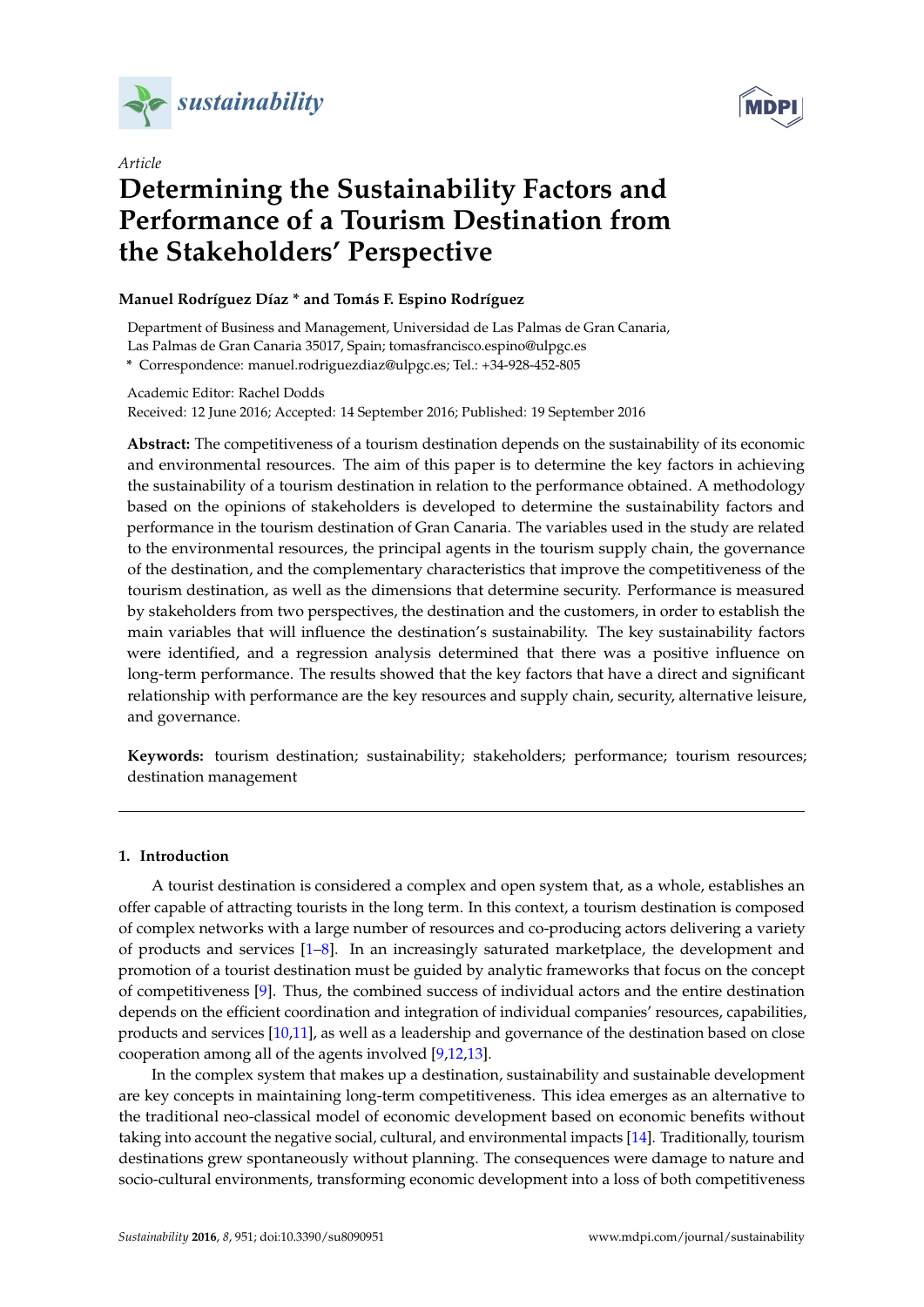and the opportunity to achieve a sustainable performance over time [\[8,](#page-13-1)[9,](#page-13-2)[14](#page-13-7)[–19\]](#page-14-0). These circumstances led to the need to change the orientation of tourism destinations, providing integrated objectives designed to obtain the conservation and preservation of natural and cultural resources, quality of life, and long-term economic viability [\[8](#page-13-1)[,9](#page-13-2)[,11](#page-13-4)[,14](#page-13-7)[,17,](#page-13-8)[18,](#page-14-1)[20–](#page-14-2)[27\]](#page-14-3).

The aim of this study is to determine the key sustainability factors and their relationship with the performance of tourism destinations, in order to propose a framework that can facilitate the decision-making process and achieve the integrated objectives of the resources, capabilities, and agents involved. The methodology proposed contributes to developing the practical and effective management of tourism destinations and to building a sustainable, long-term competitive advantage. In this context, an economically and environmentally sustainable tourism destination must produce sustainable performance, forming the basis for the development of a sustainable competitive advantage. The paper begins with a literature review about tourism destinations, stakeholder studies, sustainability, and performance as an integrated objective shared by all the agents. The next section describes the research methodology and the variables used in the statistical analyses. Then, the paper presents the results that determine the sustainability factors and the performance of the tourism destination and customers. Finally, the conclusions, limitations, and lines for future research are described.

#### **2. Literature Review**

The tourism destination is an important topic in the literature because it is a global concept that has a decisive influence on the choice of tourist trips. Pavlovich [\[28\]](#page-14-4) establishes that "the tourism destination generally comprises different types of complementary and competing organizations, multiple sectors, infrastructures, and an array of public/private linkages that create a diverse and highly fragmented supply structure". In this context, Pike and Page [\[13\]](#page-13-6) consider that "a destination represents an amalgam of a diverse and eclectic range of businesses and people who might have a vested interest in the prosperity of their destination community". The complex and close interrelationships among the resources and agents of the destination mean that the success of individual and cooperative ventures will depend on the destination's competitiveness [\[29–](#page-14-5)[31\]](#page-14-6). Likewise, the stakeholders' leadership is also critical to achieving the competitive objectives of the destination [\[32\]](#page-14-7). The governance of the destination has also been studied in the specialized literature because the destination needs all of the agents to share common objectives in order to obtain a competitive advantage over other destinations [\[10,](#page-13-3)[33\]](#page-14-8). A competitive advantage can be achieved if the overall appeal of a tourism destination is superior to alternative destinations with similar target market segments [\[34,](#page-14-9)[35\]](#page-14-10). Therefore, a destination's competitiveness must be focused on the ability to create added value by managing assets and processes. This is achieved by integrating the relationships of stakeholders within a tourism planning model [\[36\]](#page-14-11) that takes into account a destination's natural, social, and economic resources, and its preservation for future generations [\[37](#page-14-12)[–39\]](#page-14-13). In this line, the destination's marketing organization is now acknowledged as a mainstay of the future development and sustainability of the tourism destination and an important way to compete and attract visitors [\[13](#page-13-6)[,40](#page-14-14)[,41\]](#page-14-15). Moreover, due to the complexity and great difficulty of obtaining information about the different perspectives involved in the tourism destination, most studies have been based on the opinions of experts and stakeholders [\[11](#page-13-4)[,12](#page-13-5)[,35](#page-14-10)[,39](#page-14-13)[,42](#page-14-16)[–44\]](#page-14-17).

The idea of sustainable development was first proposed by the International Union for the Conservation of Nature and Natural Resources [\[45\]](#page-14-18). Some years later, the Brundtland Commission Report defined sustainable development as "development that meets the needs of the present without compromising the ability of future generations to meet their own needs" [\[46\]](#page-15-0). In the field of tourism, different authors have proposed a variety of definitions of sustainability and sustainable development [\[47](#page-15-1)[,48\]](#page-15-2), but the most well-known is the definition proposed by the World Tourism Organization [\[49\]](#page-15-3) establishing that "sustainable tourism development meets the needs of present tourists and host regions while protecting and enhancing opportunities for the future. It is envisaged as leading to the management of all resources in such a way that economic, social and aesthetic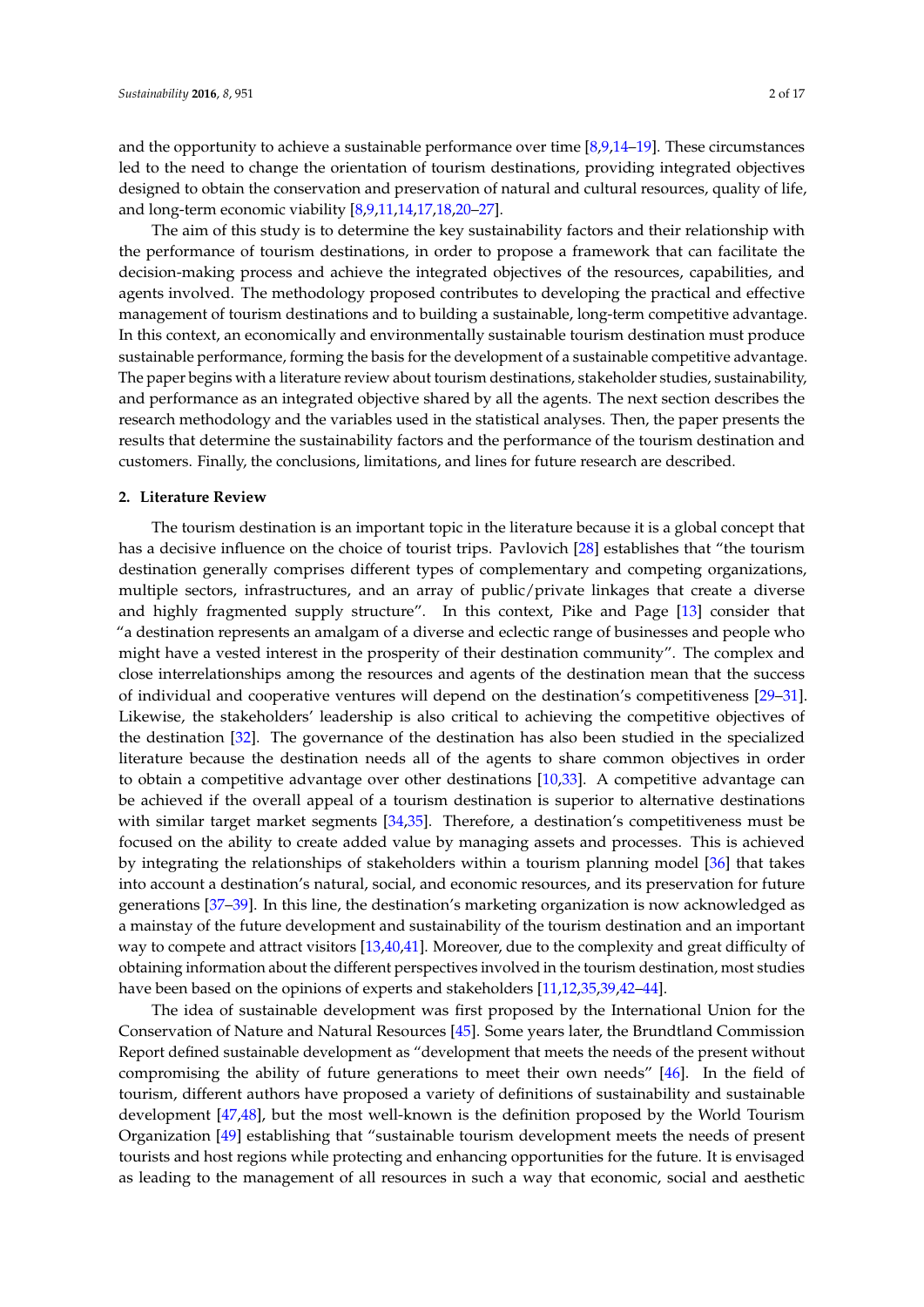needs can be fulfilled while maintaining cultural integrity, essential ecological processes, biological diversity and life support systems". Moreover, [\[50\]](#page-15-4) analyzes three sustainability traditions in tourism studies: resources, activities, and community tradition, and Ko [\[51\]](#page-15-5) identifies eight dimensions of sustainable tourism development divided into two sub-systems. The human system includes the political, economic, and socio-cultural aspects, and the production structure (the quality of services and products for tourism), whereas the ecosystem deals with the quality of water, land and air, the biodiversity of flora and fauna, and environmental policy and management. Along these lines, [\[52\]](#page-15-6) considers that the environmental management of a tourist destination should be a source of competitiveness. Likewise, Byrd et al. [\[43\]](#page-14-19) identified five factors of a stakeholder's understanding of sustainable tourism development: (1) natural resources; (2) planning; (3) economic concerns; (4) educational needs; and (5) awareness of tourism. In this context, the national tourism organization can play a decisive role in achieving sustainable tourism through strategic planning designed to improve performance [\[53\]](#page-15-7).

Although the sustainability of tourism destinations is a widely accepted and studied concept, some authors, like Liu [\[17\]](#page-13-8), highlight some weaknesses, such as: (1) attention is not paid to the tourism demand at the destination level; (2) discussion of resource sustainability usually fails to appreciate that resources evolve with the changing needs, preferences, and technological capabilities of society; and (3) many writers and practitioners enthusiastically promote new types of tourism that are more linked to sustainability (e.g., ecotourism, alternative tourism, responsible tourism, soft tourism, low-impact tourism, community tourism), but experience shows that none of these forms can properly combine sustainable development with the growing tourism industry worldwide. In this context, sustainable tourism requires both the sustainable growth of tourism's contribution to the economy and society and the sustainable use of resources and the environment based on the analysis of the tourism demand [\[17](#page-13-8)[,47](#page-15-1)[,54\]](#page-15-8). In the literature, no studies have focused on determining or analyzing the key sustainability factors in relation to performance as a way to support the decision-making process of managers in order to maintain or increase the competitiveness of the tourism destination. The study of this critical aspect makes it possible to propose frameworks and methodologies that facilitate management models for sustainable destinations with regard to competitive performance.

The development and creation of new tourism destinations all over the world has increased the competition to capture the proposed level of demand. To guarantee viability and profitability, tourism destination managers have to ensure the destinations' success with performance and competitiveness based on productivity and marketing models [\[55\]](#page-15-9). Few articles have studied destination performance, even though it is a key tool for managing the destination. The majority have analyzed different aspects of performance, such as image [\[56–](#page-15-10)[58\]](#page-15-11), advertising [\[59\]](#page-15-12), price [\[60\]](#page-15-13), loyalty [\[61,](#page-15-14)[62\]](#page-15-15), production processes and management efficiency [\[55,](#page-15-9)[63](#page-15-16)[–65\]](#page-15-17), and the data envelopment analysis approach [\[66](#page-15-18)[,67\]](#page-15-19). Another study that focuses on performance in the tourism industry was carried out by Assaf and Josiassen [\[68\]](#page-15-20). They created a tourism performance index with the aim of elaborating a ranking of countries. These authors consider that there are eight drivers of tourism performance: (1) tourism and related infrastructure; (2) economic conditions; (3) security, safety, and health; (4) tourism price competitiveness; (5) government policies; (6) environmental sustainability; (7) labor skills and training; and (8) natural and cultural resources. Therefore, there are no specific studies on performance in relation to the sustainability of the tourism destination. In this context, performance must be considered in the long term because this is the only way to achieve the sustainable development of the destination, the economy, and society. Moreover, performance can be analyzed from different perspectives. In this study, the performance of the tourism destination is measured from two perspectives. In the first, we include the variables that measure specific aspects of the destination, such as the occupancy, quality, economy, employment, etc., whereas the other view is based on the measurement of customers' performance through loyalty, emotional experience, and image. In conclusion, it is necessary to develop theoretical and practical models that determine the key sustainability factors of a tourism destination's sustainability, in order to maintain or increase its competitiveness. In this context, these factors must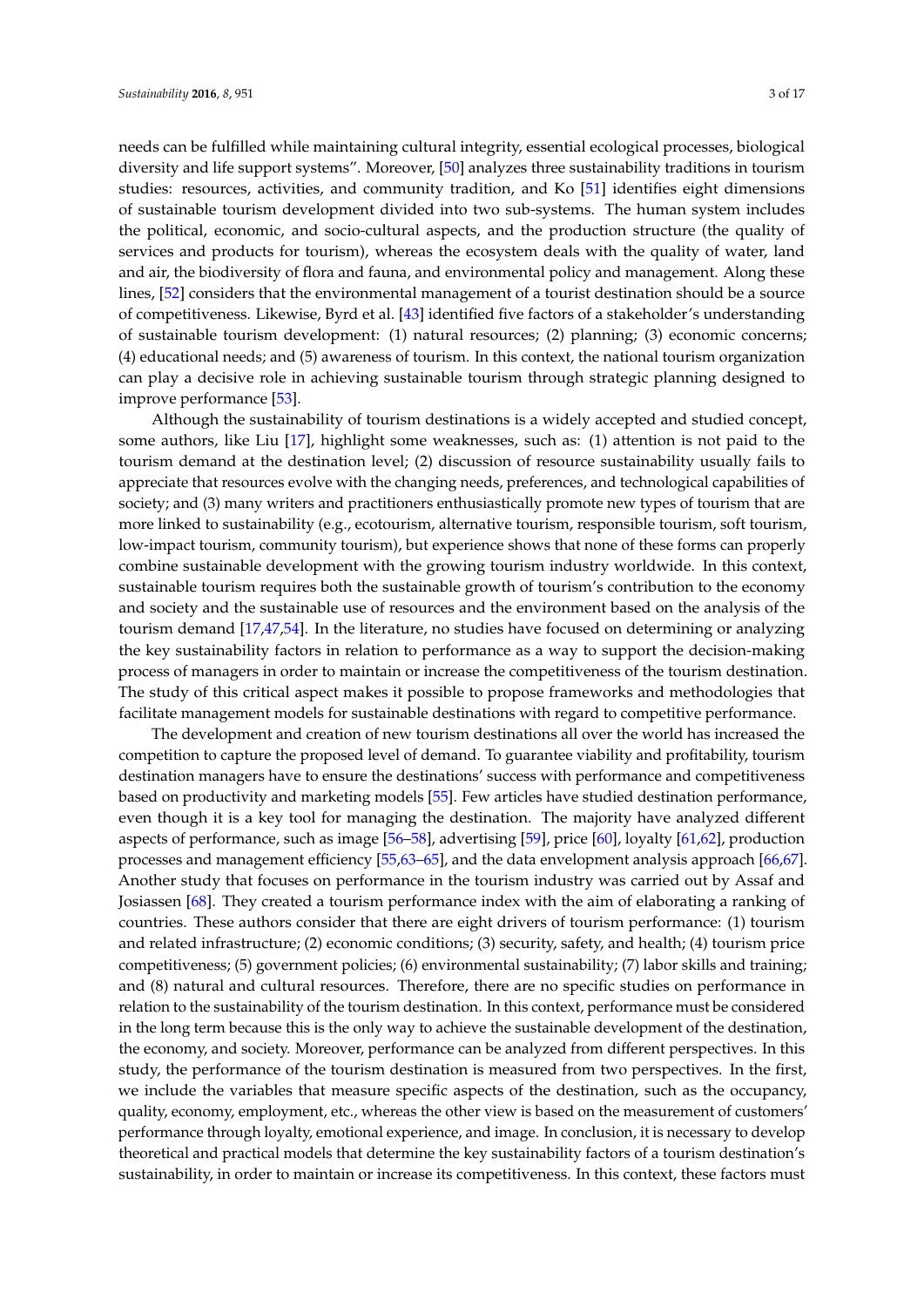be defined and managed with the purpose of achieving a high and sustainable performance level. The variables of the key factors represent the resources and capabilities of the tourism destination, which must be sustainable both economically and environmentally in order to produce a positive and continuous impact on the society. Therefore, the key sustainability factors are the drivers in managing sustainable tourism destinations with the aim of obtaining sustainable performance. At the same time, the performance achieved is necessary to develop continuous improvement and, consequently, accomplish a sustainable long-term competitive advantage. Thus, the objective of this study is to propose a methodology and test it in the tourism destination of Gran Canaria, with the aim of identifying the sustainability factors and their relationships with the performance of the destination and customers, based on the evaluations of stakeholders.

## **3. Research Methodology**

To carry out the study, a stakeholder survey was conducted in the tourism destination of Gran Canaria (Canary Island, Spain), one of the most important destinations in Europe. In 2013, the Canary Islands received more than 12 million tourists; specifically, Gran Canaria Island had 3,384,264 tourists in the same time period. These numbers set a record, as it is a consolidated destination that has a high level of security and is integrated in the European Union. This destination is classified as sun and beach and has a high demand all year, but the highest demand is in the winter season. The main tourism markets of Gran Canaria are Germany (22.18%), the United Kingdom (15.41%), Norway (11.04%), and Sweden (9.84%). The number of hotel beds in Gran Canaria is about 62,647, while the number of non-hotel beds is around 69,689 [\[69\]](#page-15-21). These data show a transformation in the tourism lodging offer in Gran Canaria, reducing non-hotel beds and increasing hotel beds in order to adapt to the new needs of tourists.

The methodology applied is based on expert or stakeholder opinions, a widely developed research method in the academic literature on tourism [\[11](#page-13-4)[,12](#page-13-5)[,35,](#page-14-10)[39,](#page-14-13)[42](#page-14-16)[–44\]](#page-14-17). A survey with 55 respondents was administered to stakeholders related to the most strategic tourism areas, structured in the following way: 12 hotel managers, 11 managers of non-hotel accommodations, nine managers of complementary offers, six managers of service companies, seven politicians, six managers of tour operators and travel agencies, and four researchers who are experts in tourism-related issues. The selection of the experts was based on their relevance in the tourism sector on the island of Gran Canaria. Moreover, the most significant experts in the groups of stakeholders involved were included in the sample in order to obtain reliable information about the scales for the variables proposed. The method used to select the stakeholders surveyed in Gran Canaria had three steps. First, the seven groups of stakeholders best suited to achieving the objectives of this study were defined. In the second step, a list of possible people in each group was prepared, with the restriction that they had to be experts and hold an important management position in major companies or organizations. In the case of the research experts, they were selected based on their knowledge and academic experience in tourism. Moreover, the politicians make up a group that is more difficult to define because they do not always remain in the tourism area for a long time, and they are not normally technical experts in managing the destination. Therefore, the politicians selected had to have practical experience in planning and managing the tourism destination at the level of the Canary Government, the Cabildo Insular of Gran Canaria, or the Councils of the tourism municipalities. Third, the possible responders were contacted by telephone in order to arrange a personal interview, finally achieving 55 complete surveys because approximately 20% of the possible responders did not want to fill out the survey. Although the sample was limited, all of the local groups of stakeholders were considered, from politicians related to the planning of the tourism destination, to managers of hotels closely linked to the sustainability of the environment and the economy of the destination. Furthermore, a quantitative methodology was used because it was necessary to obtain exploratory knowledge about the sustainability indicators and their relationships with the destination's performance. In order to apply the results to the practical management of the destination, these relationships need to be measured with quantitative methods.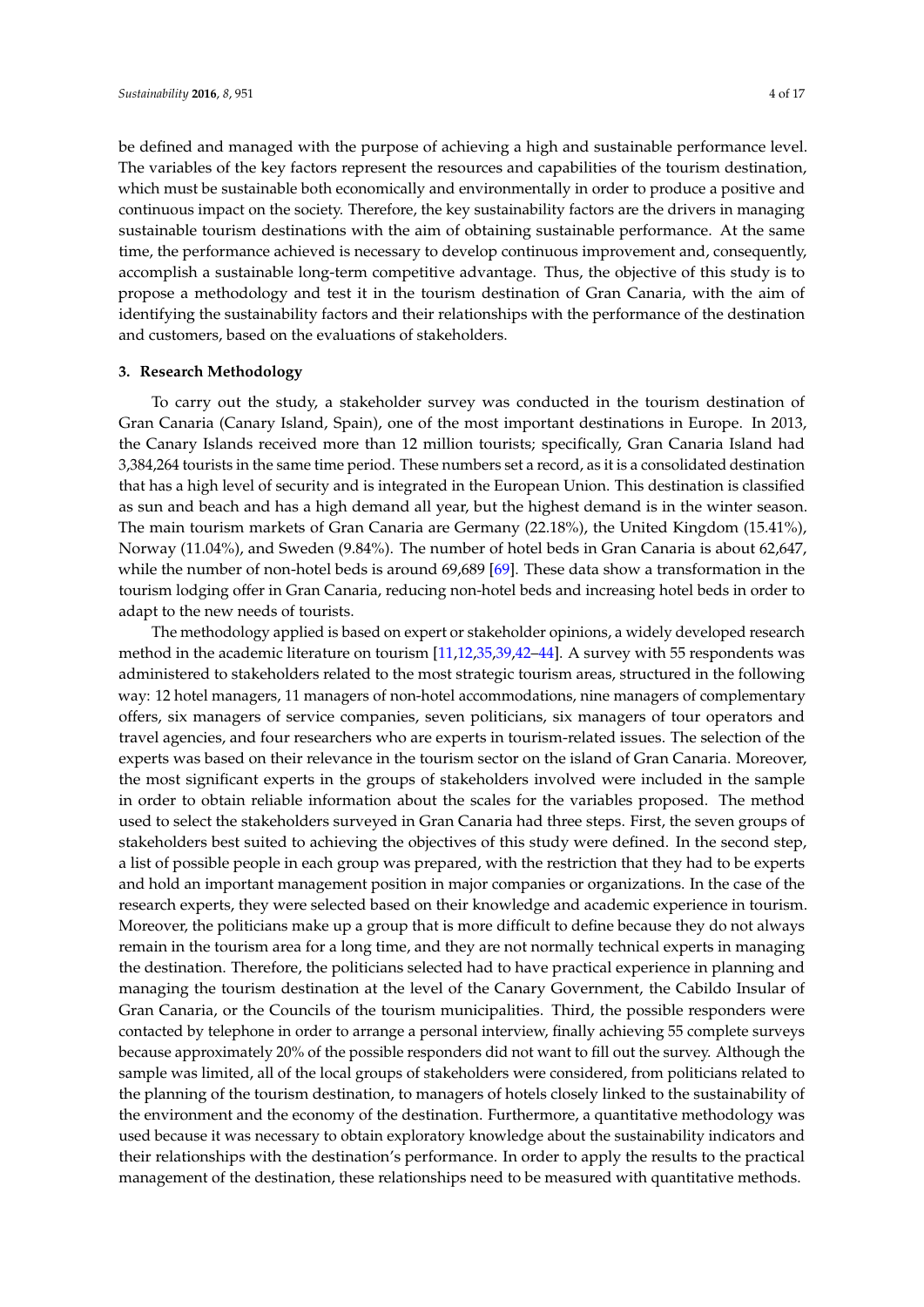The objective of the study is to analyze the sustainability factors and their relationships with the long-term performance of a tourism destination. Thus, the questions were posed to measure how each variable is managed and contributes to the sustainability of the tourism destination from a long-term perspective. In addition, the performance variables were measured by focusing on two aspects, the sustainability of the performance of the tourism destination [\[55,](#page-15-9)[59,](#page-15-12)[63](#page-15-16)[–65\]](#page-15-17) and the customers [\[56](#page-15-10)[–58,](#page-15-11)[61,](#page-15-14)[62\]](#page-15-15) in the long term. A seven-point Likert scale was used, where 1 indicates the management of the variables without any sustainability criteria, and 7 means high sustainability management. The statistical procedure begins by carrying out a factorial analysis in order to reduce the dimensionality and determine the sustainability factors. In the next step, the factor loadings obtained are introduced in the multiple regression analysis as independent variables to determine their relationships with the dependent variable of sustainable performance. This method makes it possible to test to what extent the key factors are influencing the performance of the destination. Therefore, the factors that obtain significant relationships with sustainable performance are considered keys to driving the sustainability of the destination.

The variables used in the study were selected based on the key resources, capabilities, and aspects that make up the tourism destination and its competitiveness [\[9](#page-13-2)[,11,](#page-13-4)[51,](#page-15-5)[68\]](#page-15-20). First, the natural resources are the main attraction of the tourism destination, and the variables measured were the sustainability of the "beaches", "weather", "sea environment", and "rural environment" [\[52,](#page-15-6)[70\]](#page-15-22). Second, the variables related to the tourism supply chain were measured, such as airline companies, tour operators, travel agencies, and lodging companies [\[11](#page-13-4)[,71\]](#page-15-23). Third, the complementary offer of the destination was measured, evaluating sports [\[72–](#page-15-24)[74\]](#page-16-0), leisure [\[75\]](#page-16-1), shopping centers [\[76\]](#page-16-2), and theme parks [\[77,](#page-16-3)[78\]](#page-16-4). Fourth, the cultural offer has to do with the museums, history, and culture of the population of the tourism destination  $[79–81]$  $[79–81]$ . Fifth, as the security of the destination is one of the most important aspects in tourists' decision-making process, three variables were included in the study. The first is the "sustainability of health", which deals with the physical health risk the tourist accepts when deciding on a destination [\[82](#page-16-7)[–84\]](#page-16-8). The second variable is security in terms of delinquency [\[85](#page-16-9)[–89\]](#page-16-10), and the third is the risk of war, politic instability, or legal security, measured by the variable "sustainability of belonging to Europe". Finally, there are variables related to the governance of the destination by the different public administrations and its strategic planning [\[12,](#page-13-5)[13,](#page-13-6)[36,](#page-14-11)[37,](#page-14-12)[90\]](#page-16-11). In this context, the sustainability of a resource or capability is measured in the sense that it can be economically profitable over time and, at the same time, have the least impact possible on the environment, in order to preserve resources and allow society to continuously benefit from them. In this context, the sustainability of the airlines, for example, is based on their present and future profitability in accordance with environmental preservation. If the airlines lose profitability, the destination reduces its income, jeopardizing its sustainability and producing an adverse effect on society. On the other hand, if airlines increase their profitability, it is possible that the demand will increase, exceeding the limits of the carrying capacity of the destination, resulting in its degradation and loss of competitiveness. Another example would be membership in Europe, which is perceived by customers as a variable of security. The sustainability of this crucial capacity is based on future permanence in the European Union without losing an economic balance.

In the academic literature on management, the performance of different variables and methodologies has been measured. In tourism destinations, some studies are designed to measure the performance [\[58](#page-15-11)[,91\]](#page-16-12), but without taking into account the sustainability in relation to the performance obtained in the tourism destination. The most extensive studies about sustainability are focused on tourism resources and pay less attention to the tourism demand, especially at the destination level. Furthermore, "the discussion about resource sustainability is often limited to the preservation and conservation of resources and fails to appreciate that resources are a complex and dynamic concept, evolving with changes in the needs, preferences and technological capabilities of society" [\[17\]](#page-13-8). In this context, Hassan [\[9\]](#page-13-2) considers that "sustaining the longevity of a given destination becomes a function of responding to market demand and competitive challenges. It is critical for future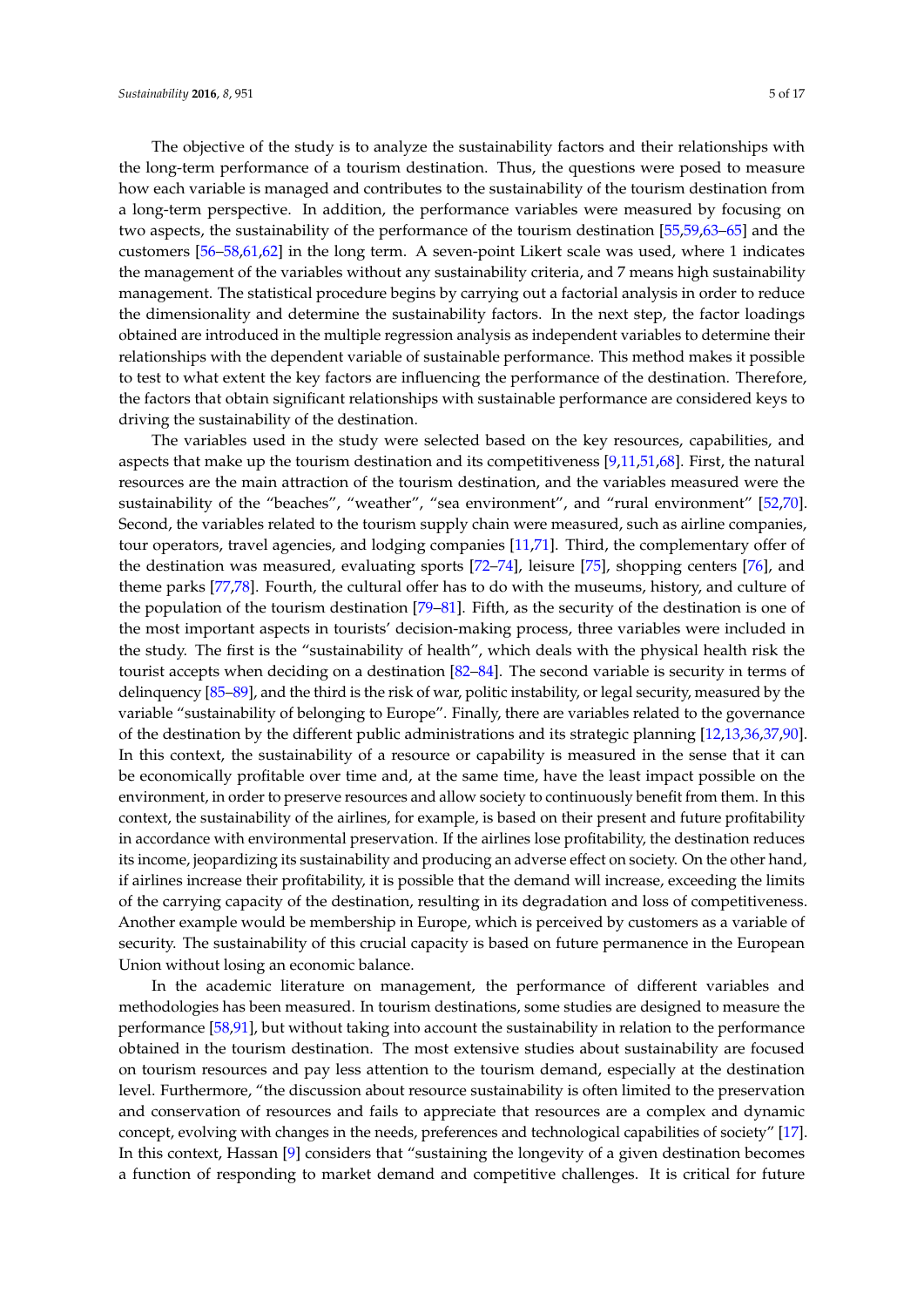destination development plans to be compatible with market needs and environmental integrity in order for the industry to maintain its economic viability". Moreover, Bornhorst et al. [\[44\]](#page-14-17) identified the variables to measure the destination's success and grouped them into five categories: economic success, products and services, offerings, effective marketing, quality of visitor experiences, and internal stakeholder groups.

Therefore, the variables used to measure the performance of a tourism destination can be divided according to two perspectives. The performance of the resources, capabilities, and stakeholders of the tourism destination and the performance obtained by the visitors. In this study, the questions about the performance were designed to evaluate the future performance of the destination and customers. This is an alternative way to measure the sustainability of performance because it focuses on the future environmental, social, and economic viability of a destination. The first perspective of performance is the offer, which must combine various elements and areas, such as the environment, the economy, and the society integrated in cooperative governance. In this context, the construction of sustainable development occurs only when the quality of the environment and community life can be sustained in the long run [\[9](#page-13-2)[,53\]](#page-15-7). The other perspective of performance is the demand, which looks for a unique and different experience for visitors at the destination [\[17\]](#page-13-8). The variables used to determine the tourism destination's performance were divided into three groups. The first focuses on measuring the general performance of the tourism destination, and it includes four variables (see Table [1\)](#page-5-0) that determine the competitiveness [\[92\]](#page-16-13), quality [\[93\]](#page-16-14), tourist satisfaction [\[94](#page-16-15)[,95\]](#page-16-16), and overall sustainability of the destination [\[14,](#page-13-7)[52\]](#page-15-6). These variables measure the resources and capabilities of the tourism destination as an integrated whole, including environmental conservation and economic and social impacts.

| Table 1. Variables to measure the future performance. |  |
|-------------------------------------------------------|--|
|-------------------------------------------------------|--|

<span id="page-5-0"></span>

| <b>Future Performance of the Tourism Destination</b>                      |  |  |  |  |
|---------------------------------------------------------------------------|--|--|--|--|
| Sustainability of the competitiveness of the destination                  |  |  |  |  |
| Sustainability of the quality of the destination                          |  |  |  |  |
| Sustainability of the satisfaction of the tourists                        |  |  |  |  |
| Sustainability of the tourism destination                                 |  |  |  |  |
| Sustainability of the tourists' spending                                  |  |  |  |  |
| Sustainability of the profits of the tourism sector                       |  |  |  |  |
| Sustainability of the annual occupancy level                              |  |  |  |  |
| Sustainability of the tourists' extra spending                            |  |  |  |  |
| Sustainability of the satisfaction of the employers in the tourism sector |  |  |  |  |
| Sustainability of the impact on the economy of the island                 |  |  |  |  |
| Sustainability of the impact in the future development of the island      |  |  |  |  |
| Sustainability of the stability and increase in employment                |  |  |  |  |
| Sustainability of the cooperation among the economics agents              |  |  |  |  |
| <b>Future Performance of the Customers</b>                                |  |  |  |  |
| Sustainability of the loyalty of customers                                |  |  |  |  |
| Sustainability of the emotional experience                                |  |  |  |  |

Sustainability of the image

As economic viability is critical to guaranteeing the sustainability of a destination in the long term [\[9\]](#page-13-2), the second group of variables has the objective of determining the sustainability of the performance in the tourism sector. These are economic variables focused on economic indicators, such as tourists' level of spending and extra spending, annual average occupancy, company profits, and employer satisfaction in this economic sector [\[14,](#page-13-7)[51\]](#page-15-5). The third group measures the economic impact of the tourism industry on the sustainability of the global economy of the island [\[44\]](#page-14-17). The variables used in the study are the sustainability of "the impact on the economy of the island", "the impact on the future development of the island", and "the stability and increase in employment". According to Hassan [\[9\]](#page-13-2), the large number of industries involved in creating and sustaining destinations requires the development of a competitiveness model that examines the amount of cooperation needed for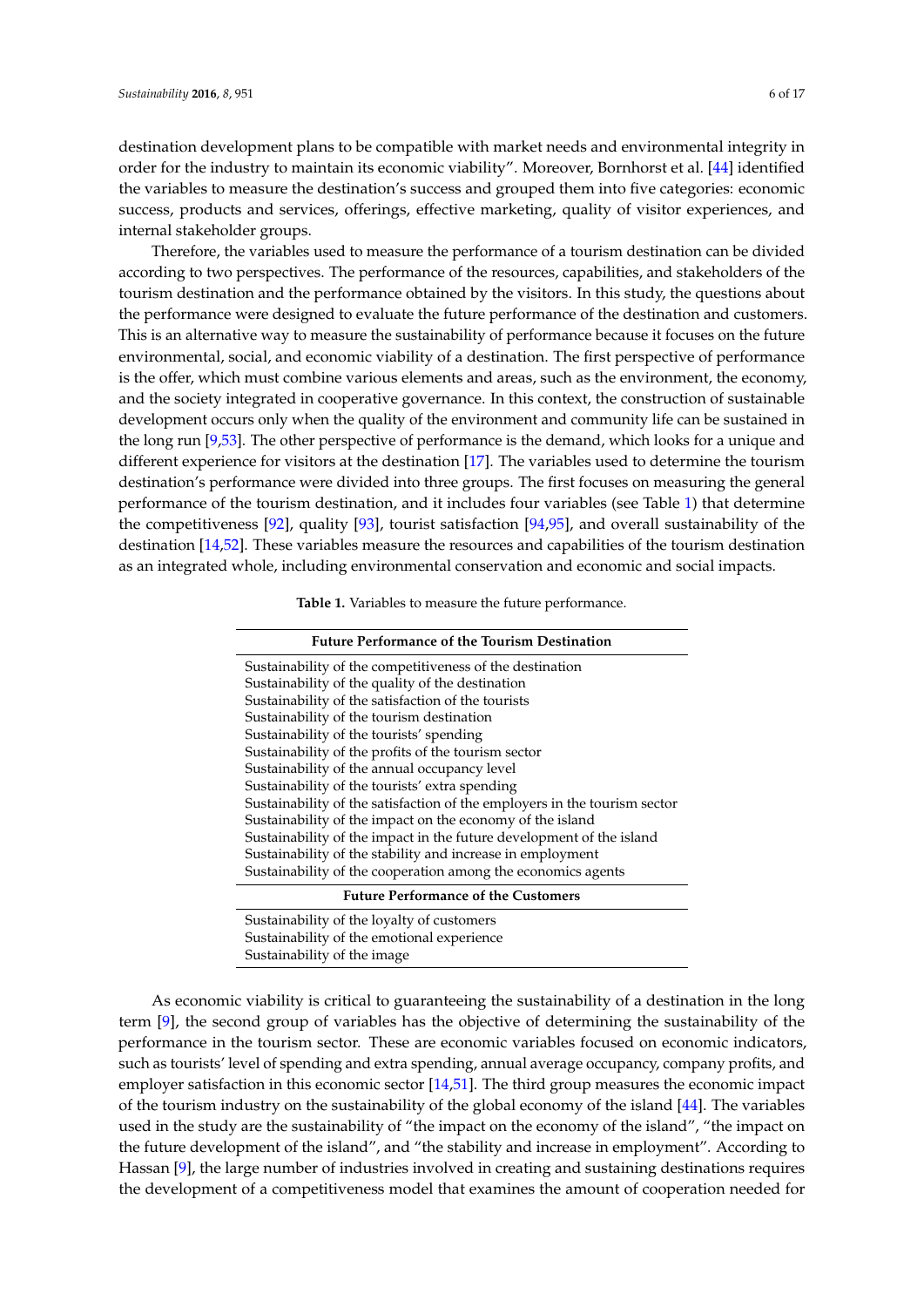future competitiveness [\[11](#page-13-4)[,13](#page-13-6)[,41\]](#page-14-15). For this purpose, the sustainability variable "cooperation among the economic agents" was included [\[96\]](#page-16-17). In addition, Table [1](#page-5-0) also displays the variables used to determine the sustainability of the customers' performance evaluated by the stakeholders surveyed. The aim is to measure the attitudes of customers with regard to the image perceived [\[56–](#page-15-10)[58](#page-15-11)[,97\]](#page-16-18), loyalty [\[61,](#page-15-14)[62\]](#page-15-15), and emotional experience [\[98\]](#page-16-19), which is a useful way to establish the attitude of tourists about their experiences and satisfaction with the destination.

### **4. Analysis of Results**

This section has been divided into three parts: sustainability factors, performance of sustainability, and discussion of the results. In the first, we show the results obtained in determining the main sustainability factors of the tourism destination analyzed. Moreover, the performance obtained by the tourism destination is essential to determining the long-term competitiveness. In this context, the performance must be closely related to the sustainability factors in order to define the key resources and capabilities of the destination. Based on this analysis, those who govern the destination will be able to implement a competitive strategy oriented toward balancing the objectives of maximum performance and the sustainability of the tourism destination. Finally, we discuss the results in order to highlight the main contributions of the study.

## *4.1. Sustainability Factors*

Table [2](#page-7-0) shows the factor analysis where six latent variables were extracted. The explained variance was 76.71%, and the Kaiser-Meyer-Olkin (KMO) was 0.757, demonstrating that the results obtained are useful. Likewise, the Cronbach's alphas were high for factors 1 (0.938), 2 (0.822), 3 (0.786), and 4 (0.904). The score obtained for factor 5 was 0.685, near the recommended level of 0.7. Factor 6 only has one variable, and it is not necessary to calculate the reliability indicator. These results show that the scale used to measure sustainability is reliable and has factorial consistency.

Six sustainability factors were obtained that describe the main dimensions influencing the sustainability of the tourism destination analyzed. The first factor was called "key resources and supply chain" because it included, on the one hand, all of the variables related to the basic resources that constitute the attractiveness of the tourism destination and, on the other hand, the basic elements of the tourism supply chain to deliver all of the services to customers. First, the natural resources make up the destination's main attraction to capture customers, compared to other competitive destinations. In Gran Canaria, there are several tourism resources, but the most important ones are the weather (sun), with a factorial loading of 0.723, and the beach (0.845), marine (0.851), and rural (0.840) environments. In addition, the elements of the tourism supply chain that were assigned to this factor are the sustainability of foreign tour operators (0.847), airlines (0.821) and hotels in both categories analyzed (four and five stars versus three stars or less), with scores of 0.696 and 0.561, respectively. Finally, golf is a complementary offer that is included as one of the destination's main attractions, with a loading of 0.753, as it is an activity with a growing demand, and the consumers have high income levels. These results show that the experts judge the sustainability of the tourism destination on the basis of enhancing the natural resources, the lodging, and the high-quality complementary offer.

The second factor is called the "alternative leisure and governance" of the destination. Even though these two dimensions may look different, in reality the strategic planning of the destination and the urban law enacted by the governments determine the construction of the alternative leisure offer and the theme parks. On small islands like Gran Canaria, the management of the space is very important in planning the destination's offer and resources. Thus, the variables with the highest scores were obtained for the "sustainability of the alternative leisure offer", with a factorial loading of 0.851, and the "sustainability of theme parks", which reached a score of 0.808. Moreover, all of the variables related to the governance of the tourism destination have been assigned to this factor. Therefore, the sustainability of the destination management by the Canary Government, Central Government, and Cabildo Insular obtained scores of 0.676, 0.628, and 0.562, respectively, whereas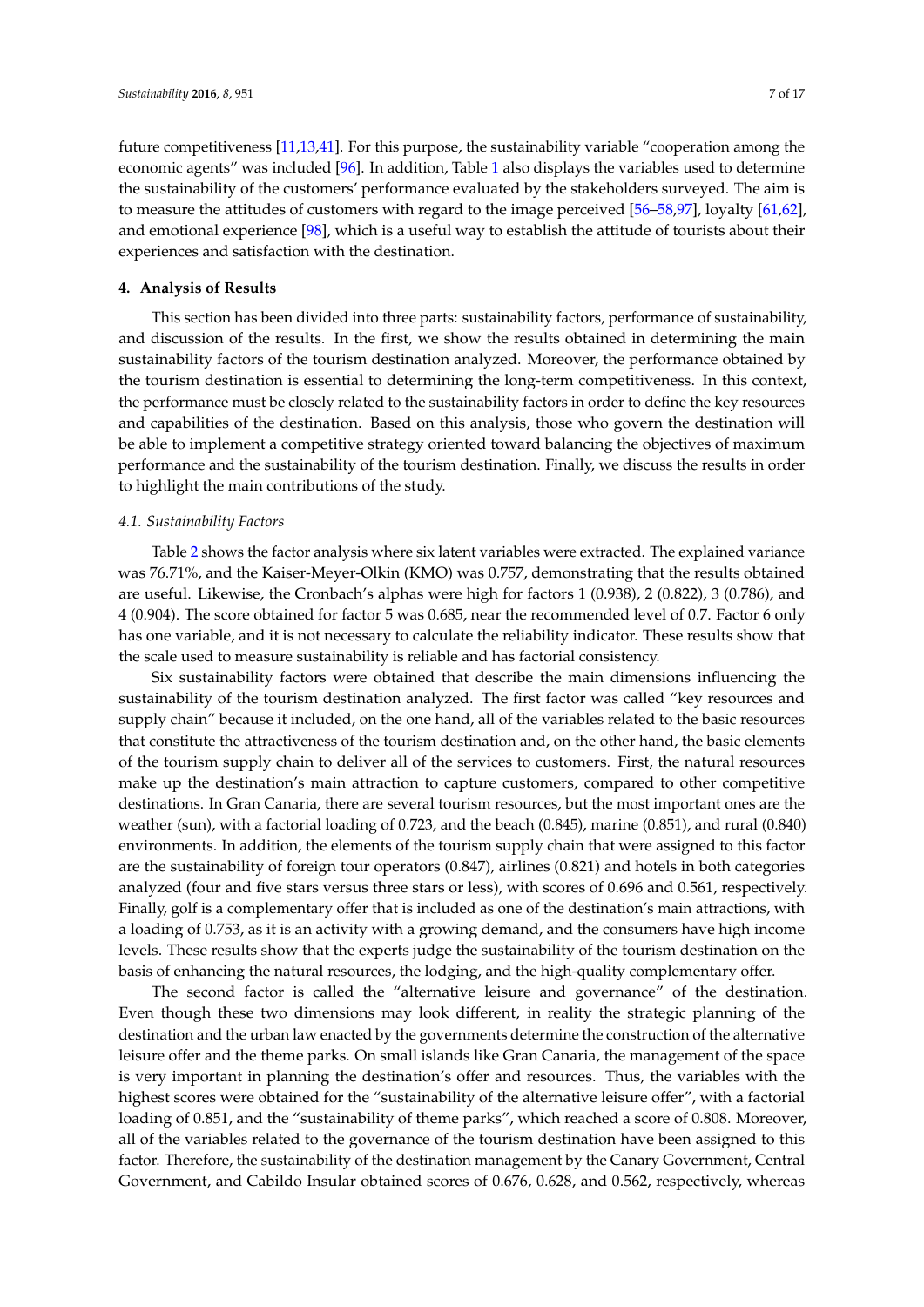the sustainability of the strategic planning obtained 0.497. Both the management and planning of the complementary leisure offers are essential to ensuring the sustainability of this destination because it is a mass and diversified destination in need of promotions and new complementary offers to maintain its competitive level. Given these circumstances, the governance of the tourism destination should lead the strategic planning and the implementation of marketing campaigns.

<span id="page-7-0"></span>

|                                                                            | <b>Key Resources and</b><br><b>Supply Chain</b> | Alternative Leisure<br>and Governance | Cultural<br>Offer | Security | Extra-Hotel<br>Offer | <b>Low Cost</b> |
|----------------------------------------------------------------------------|-------------------------------------------------|---------------------------------------|-------------------|----------|----------------------|-----------------|
| Sustainability of the<br>marine environment                                | 0.851                                           |                                       |                   |          |                      |                 |
| Sustainability of the foreign<br>tour operators                            | 0.847                                           |                                       |                   |          |                      |                 |
| Sustainability of the beaches                                              | 0.845                                           |                                       |                   |          |                      |                 |
| Sustainability of<br>rural environment                                     | 0.840                                           |                                       |                   |          |                      |                 |
| Sustainability of airlines                                                 | 0.821                                           |                                       |                   |          |                      |                 |
| Sustainability of golf courses                                             | 0.753                                           |                                       |                   |          |                      |                 |
| Sustainability of weather                                                  | 0.723                                           |                                       |                   |          |                      |                 |
| Sustainability of four and<br>five star hotels                             | 0.696                                           |                                       |                   | 0.509    |                      |                 |
| Sustainability of hotels with<br>three stars or less                       | 0.561                                           |                                       |                   | 0.524    |                      |                 |
| Sustainability of alternative<br>leisure offer                             |                                                 | 0.851                                 |                   |          |                      |                 |
| Sustainability of theme parks                                              |                                                 | 0.808                                 |                   |          |                      |                 |
| Sustainability of destination<br>management by the<br>Canary Government    |                                                 | 0.676                                 |                   |          |                      |                 |
| Sustainability of destination<br>management by the<br>Central Government   |                                                 | 0.628                                 |                   |          |                      |                 |
| Sustainability of destination<br>management by the<br>Gran Canaria Cabildo |                                                 | 0.562                                 | 0.523             |          |                      |                 |
| Sustainability of the<br>strategic planning                                |                                                 | 0.497                                 |                   |          |                      |                 |
| Sustainability of the history                                              |                                                 |                                       | 0.849             |          |                      |                 |
| Sustainability of<br>the museums                                           |                                                 |                                       | 0.841             |          |                      |                 |
| Sustainability of the culture                                              |                                                 |                                       | 0.772             |          |                      |                 |
| Sustainability of the health                                               |                                                 |                                       |                   | 0.791    |                      |                 |
| Sustainability of the security                                             |                                                 |                                       |                   | 0.783    |                      |                 |
| Sustainability of belonging<br>to Europe                                   |                                                 |                                       |                   | 0.777    |                      |                 |
| Sustainability of extra-hotels<br>with three or more stars                 |                                                 |                                       |                   |          | 0.786                |                 |
| Sustainability of Spain's<br>tour operators                                | 0.511                                           |                                       |                   |          | 0.608                |                 |
| Sustainability of<br>shopping centers                                      |                                                 |                                       |                   |          | 0.558                |                 |
| Sustainability of extra-hotels<br>with less than three stars               |                                                 |                                       |                   |          | 0.521                |                 |
| Sustainability of<br>low-cost airlines                                     |                                                 |                                       |                   |          |                      | 0.666           |
| Cronbach's Alpha                                                           | 0.938                                           | 0.822                                 | 0.786             | 0.904    | 0.685                |                 |

| <b>Table 2.</b> Sustainability factors of the tourism destination of Gran Canaria. |  |
|------------------------------------------------------------------------------------|--|
|------------------------------------------------------------------------------------|--|

KMO 0.757; Chi-Square 1105.15; df 325; Sig. 0.000; Variance explained 76.71%.

The cultural offer is the next latent dimension and includes the variables of history (0.849), museums (0.841), and culture (0.772). Likewise, another variable is assigned to this factor at the same time, the "sustainability of the destination management of the Cabildo Insular", as the cultural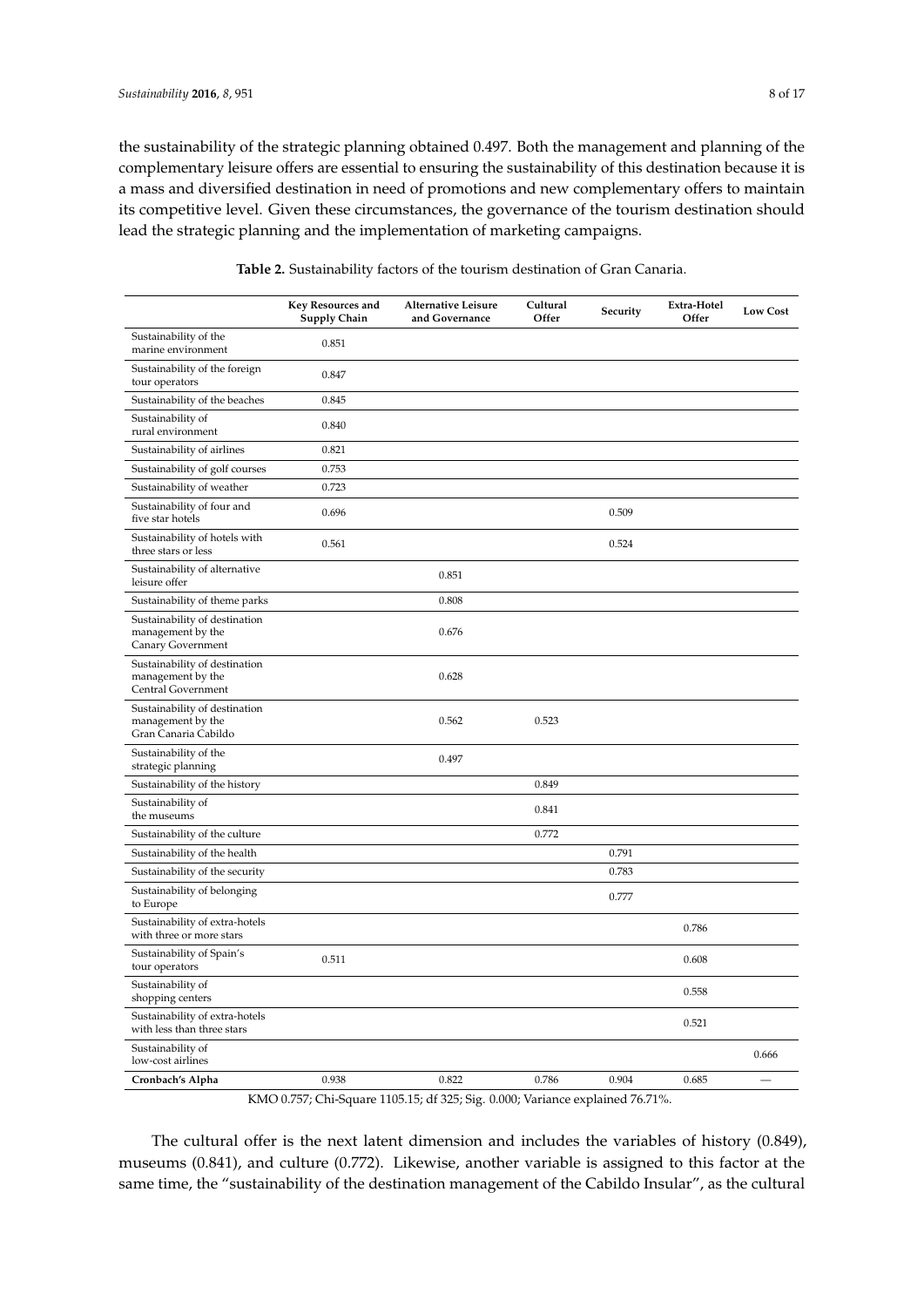policy is designed and implemented by the Cabildo Insular of Gran Canaria. Security is another sustainability factor in tourism destinations. In fact, it could be one of the most important competitive advantages over other tourism destinations. The security of the destination was measured through three basic variables. The first is the "sustainability of health", which obtained a factorial score of 0.791. The second variable is security, which reached a score of 0.783. Finally, the legal and political risk were measured by the variable "sustainability of belonging to Europe", which obtained a factorial loading of 0.777. The variables of "sustainability of four or five-star hotels" (0.509) and "sustainability of hotels with three stars or less" (0.524) have also been allocated to this factor because the experts think the sustainability of high quality service delivery by hotels also depends on the destination's security.

Factor five is called "extra-hotel offer", which includes the different types of apartments, along with the shopping centers and Spanish tour operators. The main characteristic of this destination is that the apartment offer is greater than the hotel offer because the first buildings were built in the 1960s and 1970s, when the main demand was for apartment lodging. Thus, the "extra-hotel offer of three or more stars" obtained a score of 0.786, and the "extra-hotel offer of less than three stars" reached a loading of 0.521. This tourism model needs to be complemented by shopping centers to supply products, services, and leisure to customers (0.558). Furthermore, the Spanish tour operators are included because the extra-hotel lodgings need to attract the Spanish market in the summer to compensate for the low demand (0.608). Finally, the low-cost airlines were classified alone in the last factor, without any of the other variables used in the analysis, with a loading of 0.666. This is a peculiar and interesting result because the low-cost airlines have developed great competitive power in recent years, especially in mass tourism destinations [\[99\]](#page-16-20). It is evident that the experts have a specific opinion about their low cost and its effects on the sustainability of the tourism destination. In the next section, we analyze the effects of these factors on the performance and sustainability of the tourism destination analyzed.

## *4.2. Performance and Sustainability*

In this section, we present the effects of the six factors on the performance and sustainability of the tourism destination. The performance can be studied from two perspectives. The first is the performance of the tourism destination in terms of the results the destination must achieve to obtain long-term sustainability. This is a supply point of view because it focuses on developing the destination's competitiveness, along with the possibility of also obtaining future performance. Furthermore, sustainability can also be analyzed from the customer perspective. This is the demand point of view, which may or may not be similar to the destination view because the current and future segmentation can influence the conservation or overexploitation of resources. In this context, the strategic planning of the tourism destination must contribute to determining the best market targets to support consistent performance over time. The statistical methodology used to determine the relationship between the sustainability factors and the destination's performance was the regression analysis. Two regression analyses were conducted because there were two perspectives used to measure performance.

## *4.3. Tourism Destination Performance*

To determine the tourism destination's performance, the thirteen variables displayed in Table [3](#page-9-0) were used. Cronbach's alpha was used to test the structural consistency of this scale, which reached a high score of 0.938, as well as factorial analysis. To simplify the statistical study, we opted to constrain the output of the factorial analysis to only one factor. The results are presented in Table [3,](#page-9-0) where it can be observed that the total variance explained was 59.49%, which is a useful result near 60%. The analysis of the factor loadings shows that twelve variables reached a score above 0.7, and only one, the "sustainability of the cooperation among the economic agents", obtained a loading of 0.49, near the minimum limit of 0.5.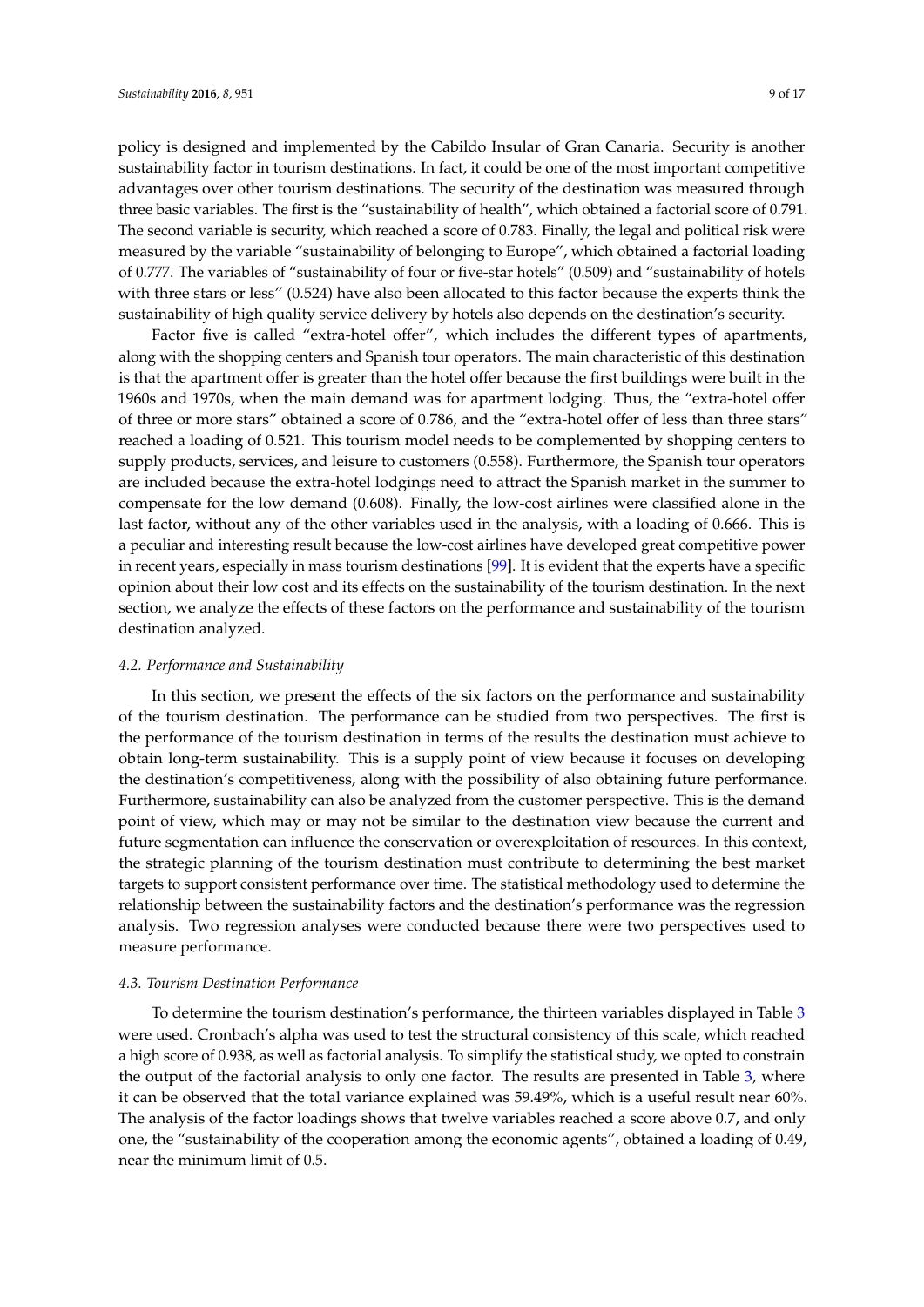To determine the influence of the sustainability factors on the tourism destination's performance, a regression analysis was carried out, where the dependent variable was the loading of the factor of the destination's performance, and the independent variables were the sustainability factors of the destination (see Table [4\)](#page-9-1). The adjusted *R <sup>2</sup>* was 0.693, which is a high result in the social sciences. However, all of the factors obtained a significance level of less than 5%, except the factor of the sustainability of low-cost airlines. These results reveal the direct influence of the first five sustainability factors on the future sustainability of the performance of the tourism destination.

| <b>Variables</b>                                                      | <b>Factor Loading</b> |
|-----------------------------------------------------------------------|-----------------------|
| Sustainability of tourists' spending                                  | 0.877                 |
| Sustainability of the competitiveness of the destination              | 0.875                 |
| Sustainability of the quality of the destination                      | 0.843                 |
| Sustainability of the stability and increase in employment            | 0.810                 |
| Sustainability of the profits of the tourism sector                   | 0.795                 |
| Sustainability of the annual occupancy level                          | 0.790                 |
| Sustainability of tourists' satisfaction                              | 0.782                 |
| Sustainability of the impact on the economy of the island             | 0.765                 |
| Sustainability of the tourism destination                             | 0.739                 |
| Sustainability of the impact on the future development of the island  | 0.737                 |
| Sustainability of tourists' extra spending                            | 0.735                 |
| Sustainability of the satisfaction of employers in the tourism sector | 0.714                 |
| Sustainability of the cooperation among the economics agents          | 0.490                 |
| Cronbach's Alpha                                                      | 0.938                 |

<span id="page-9-0"></span>**Table 3.** Factor analysis of the sustainability of the performance of the tourism destination.

KMO 0.885; Chi-Square 572.953; df 78; Sig. 0.000; Variance explained 59.49%.

<span id="page-9-1"></span>

| <b>Independent Variables</b>                 | Unstandardized<br>Coefficients |            | Standardized<br>Coefficients | t        | Sig.  |
|----------------------------------------------|--------------------------------|------------|------------------------------|----------|-------|
|                                              | B                              | Std. Error | <b>Beta</b>                  |          |       |
| (Constant)                                   | $-0.051$                       | 0.075      |                              | $-0.676$ | 0.503 |
| Factor 1: Key resources and supply chain     | 0.705                          | 0.076      | 0.718                        | 9.332    | 0.000 |
| Factor 2: Alternative leisure and governance | 0.308                          | 0.076      | 0.313                        | 4.076    | 0.000 |
| Factor 3: Cultural offer                     | 0.163                          | 0.076      | 0.166                        | 2.155    | 0.036 |
| Factor 4: Security                           | 0.244                          | 0.076      | 0.248                        | 3.229    | 0.002 |
| Factor 5: Extra-hotel offer                  | 0.158                          | 0.076      | 0.161                        | 2.092    | 0.042 |
| Factor 6: Low cost                           | $-0.001$                       | 0.076      | $-0.001$                     | $-0.014$ | 0.989 |

**Table 4.** Regression analysis: sustainability of the performance of the destination.

Dependent variable: factor of sustainability of the performance of the destination. Adjusted  $R^2$  0.693.

## *4.4. Customer Performance*

Following the same methodology, a factor analysis was carried out with three variables that measure the tourists' performance evaluated by the stakeholders surveyed. Table [5](#page-10-0) displays the results of the factor analysis, where only one factor was obtained. All of the factor loadings were above 0.9, the explained variance was 87.56%, and the Cronbach's alpha was 0.927. The regression analysis was run using the loadings of the customer performance factor as the dependent variable and the six sustainability factors as independent variables (see Table [6\)](#page-10-1). The adjusted *R* <sup>2</sup> was 0.636, and only two factors are not significant, the "cultural offer" and the "extra-hotel offer". The factors with the highest direct and significant relationship with the sustainability of customers' performance are "key resources and supply chain" (B = 0.562; sig. = 0.000) and "security" (B = 0.532; sig. = 0.000). Furthermore, "alternative leisure and governance" ( $B = 0.176$ ; sig. = 0.041) and "low cost" ( $B = 0.184$ ; sig. = 0.033) also have a significant relationship with customers' performance.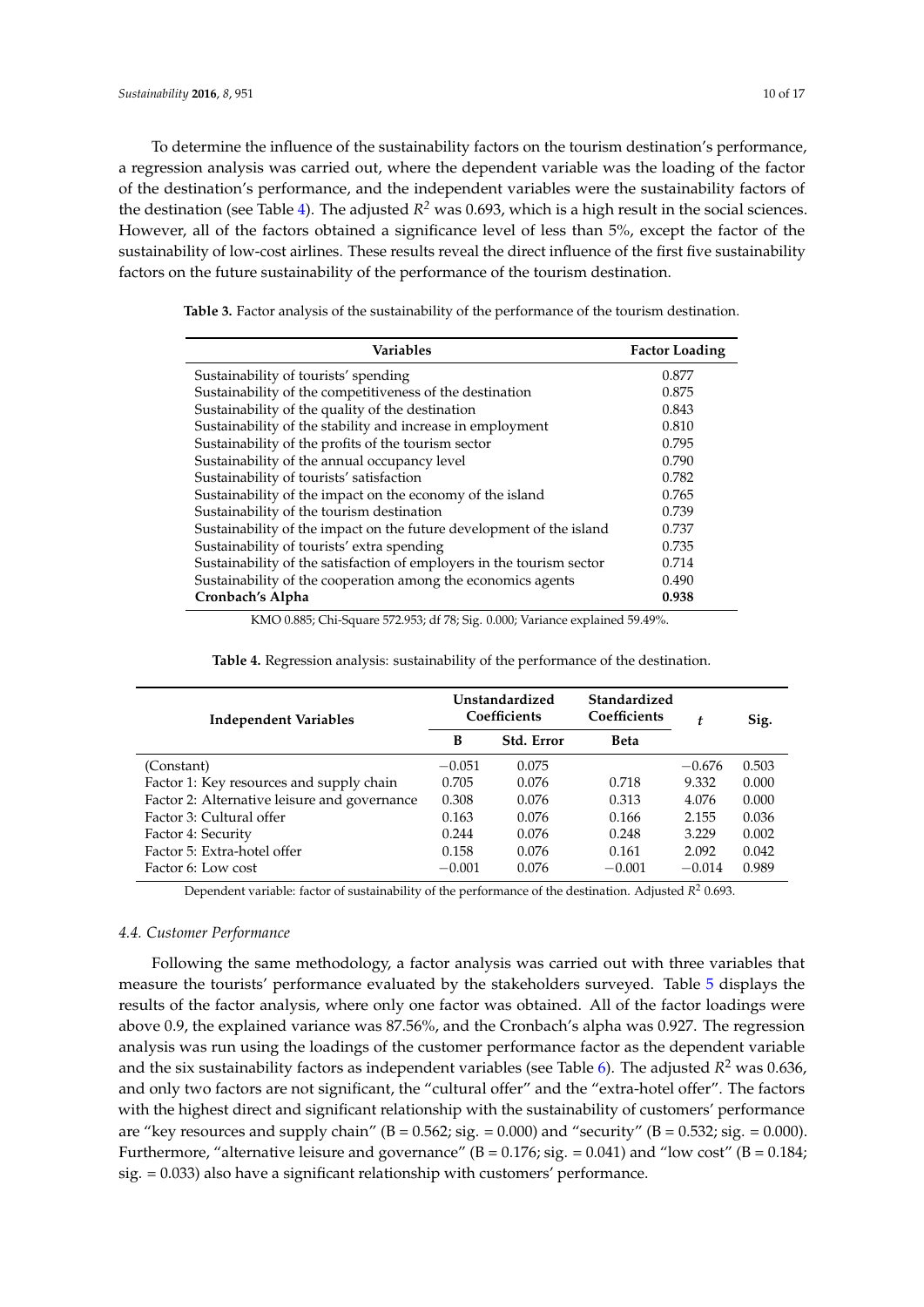<span id="page-10-0"></span>

| Variables                                  | <b>Factor Loading</b> |
|--------------------------------------------|-----------------------|
| Sustainability of the loyalty of customers | 0.942                 |
| Sustainability of the emotional experience | 0.939                 |
| Sustainability of the image                | 0.926                 |
| Cronbach's Alpha                           | 0.927                 |

**Table 5.** Factor analysis of the performance of customers.

KMO 0.763; Chi-Square 125.811; df 3; Sig. 0.000; Variance explained 87.56%.

<span id="page-10-1"></span>

| <b>Independent Variables</b>                 | Unstandardized<br>Coefficients |            | Standardized<br>Coefficients | t        | Sig.  |
|----------------------------------------------|--------------------------------|------------|------------------------------|----------|-------|
|                                              | В                              | Std. Error | <b>Beta</b>                  |          |       |
| (Constant)                                   | $-0.031$                       | 0.083      |                              | $-0.368$ | 0.715 |
| Factor 1: Key resources and supply chain     | 0.562                          | 0.084      | 0.560                        | 6.696    | 0.000 |
| Factor 2: Alternative leisure and governance | 0.176                          | 0.084      | 0.176                        | 2.100    | 0.041 |
| Factor 3: Cultural offer                     | 0.117                          | 0.084      | 0.117                        | 1.392    | 0.171 |
| Factor 4: Security                           | 0.532                          | 0.084      | 0.530                        | 6.337    | 0.000 |
| Factor 5: Extra-hotel offer                  | 0.066                          | 0.084      | 0.065                        | 0.782    | 0.438 |
| Factor 6: Low cost                           | 0.184                          | 0.084      | 0.184                        | 2.195    | 0.033 |

**Table 6.** Regression analysis: Sustainability of the performance of customers.

Dependent variable: factor of sustainability of the performance of the customers. Adjusted  $R^2$  0.636.

#### *4.5. Discussion of the Results*

The study contributes to determining the key factors in the sustainability of a tourism destination, explaining 76.71% of the variance, similar to the drivers of tourism performance proposed by Assaf and Josiassen [\[68\]](#page-15-20). Although the specific characteristics of each destination can orient the type of variables to use depending on the main resources and target market, this study gives a broad view of the variables to take into account in establishing the main elements that support the sustainability of a tourism destination. This vision is the consequence of selecting a tourism destination such as Gran Canaria, where it is possible to find different types of tourism offers. The most important market is the sun and beach segment, but, due to the peculiarities of the island studied, there are other alternative offers, such as rural, museum, cultural, sports, leisure, maritime, mountain, biology, and so on. Moreover, the lodging offer is not specialized because Gran Canaria has a variety of lodgings in hotel and extra-hotel complexes, providing a wide range of target market possibilities. All of these characteristics can be observed in the six sustainability factors extracted, which highlight low-cost airlines, which have been assigned to one unique factor. This may indicate that low-cost airlines promote mass tourism, according to Ivars et al. [\[99\]](#page-16-20), which, in some cases, can be contrary to the sustainability of the tourism destination. In this study, the experts considered that low-cost airlines had to be analyzed as a specific and differentiated variable because they have a unique effect on the sustainability of the destination.

The destination's most important resources, according to Likewise, Byrd et al. [\[43\]](#page-14-19), are included in the same factor with the main competitive elements of the tourism supply chain. This factor shows the key target market of the destination because the weather and the beaches are the main competitive advantages. As the supply chain elements are essential to sustaining a destination, in this first factor the variables related to the hotel offer, tour operators, and airlines were also included, according to the Tourism Supply Chain proposed by Rodríguez-Díaz and Espino-Rodríguez [\[11\]](#page-13-4). The security is another basic factor in a destination's competitiveness, and Gran Canaria has a high level in terms of health, physical, and legal security because it belongs to the European Union. This factor aligns with what was proposed by different authors such as Cartwright [\[82\]](#page-16-7), Page and Meyer [\[83\]](#page-16-21), Baker et al. [\[85\]](#page-16-9), and Tarlow [\[89\]](#page-16-10).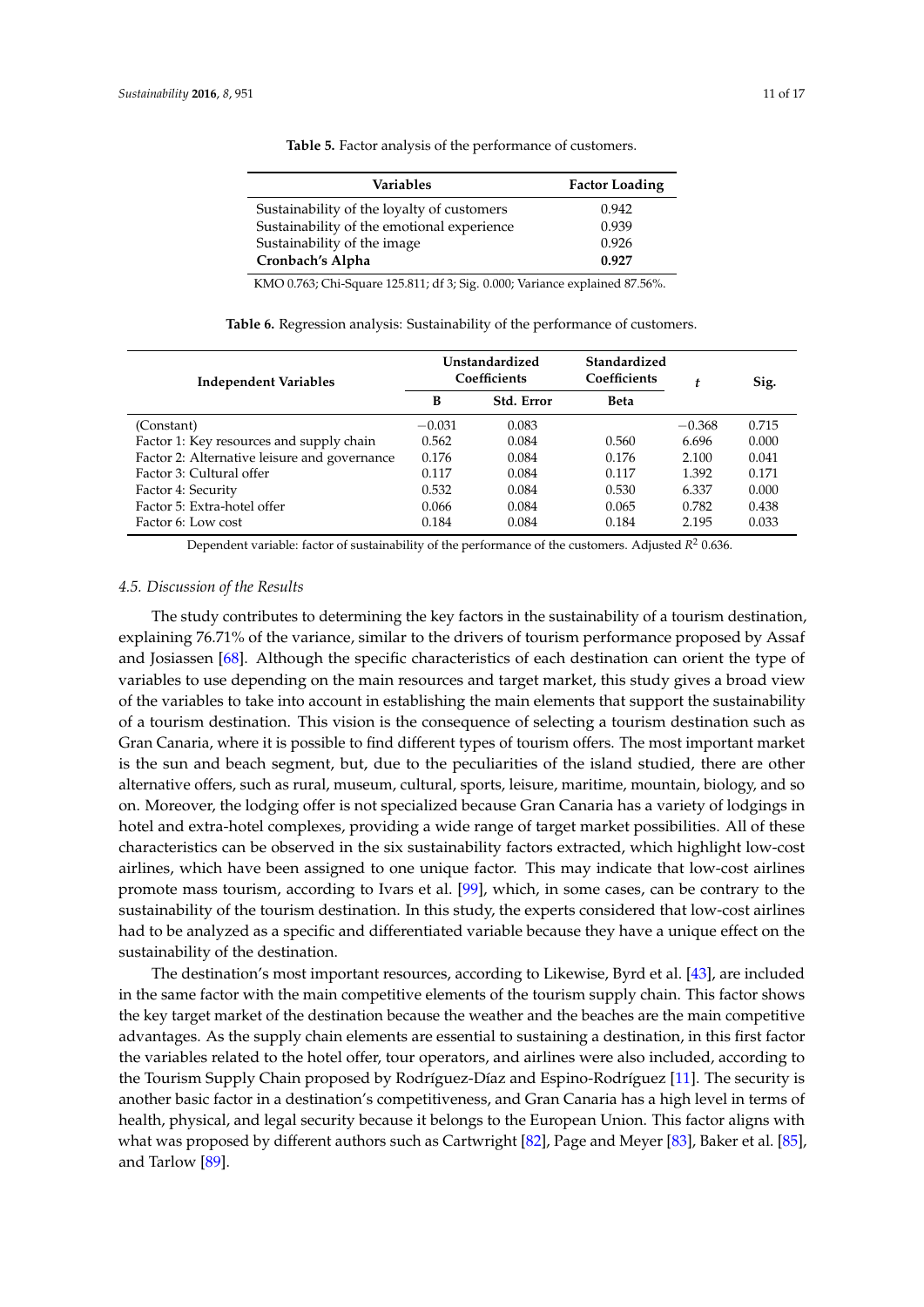On the other hand, the performance of the tourism destination was also studied in order to determine key and weak sustainability factors. This is a novel way to analyze the performance of tourism destinations because the studies developed in this line of research, such as those by Barros et al. [\[91\]](#page-16-12) and Aissa and Goaied [\[55\]](#page-15-9), do not consider the sustainability of the performance in destinations. Likewise, performance was analyzed in two ways: the destination and customer performances. The variables used to measure the performance of the destination were integrated in one factor that explains 59.49% of the variance. Moreover, the performance of the customer was measured through a factor that explains 87.56% of the variance.

The regression analysis demonstrated that these two factors, along with "alternative leisure and governance", have significant and direct relationships with both destination and customer performance. The main conclusion about the sustainability factor is that the experts consider these three factors to be the keys to sustaining long-term performance. Thus, the governance and strategic planning of the destination must be oriented toward reinforcing high quality resources and offers in order to maintain the destination's competitiveness and sustainability. This is a main implication of the present study because it provides essential information for the governance and strategic planning of the tourism destination, based on the research orientation proposed by authors such as Sauter and Leisen [\[37\]](#page-14-12), Sheehan and Ritchie [\[12\]](#page-13-5), Fornica and Kothari [\[36\]](#page-14-11), Bramwell and Lane [\[90\]](#page-16-11), and Pike and Page [\[13\]](#page-13-6).

Other attributes of the destination do not have the same influence on performance. In this context, the cultural offer is directly related to the destination's performance, but the result is not significant for the customers' performance. One explanation for these results could be the experts' view of culture and history, which are very interesting but not sufficiently familiar to visitors. From this perspective, culture can be a potential resource to develop in the future, but currently the majority of the customers look for other characteristics of the destination. A similar situation exists with the extra-hotel offering, which has a direct and significant relationship with the destination's performance, but not with the customers' performance. As we pointed out above, there is a large offer of apartments, and they are very important in this destination, but the buildings are quite old and need renovation. From the point of view of experts, the extra-hotel offer is very important to sustain the level of occupancy, employment, and economic development of the island. However, at the same time, the experts consider that this offer has no influence on the sustainability of the customers' performance, which might be related to the outdated extra-hotel offer. Therefore, we can conclude that the renovation of the extra-hotel offer would provide a strategic advantage for the future sustainability of the destination. Furthermore, it is necessary for the renovation of this type of lodging to be linked to the image and emotional experience of the tourists, in order to maintain their level of loyalty to the destination. It is important to highlight the weaknesses in order to guide the governance and planning of the destination [\[12,](#page-13-5)[13,](#page-13-6)[37\]](#page-14-12).

The low-cost airlines require a specific analysis because the results show a significant and direct relationship with customers' performance, but we find no evidence for the relationship with the destination's performance. It is obvious that in recent years the low-cost airlines have improved their market share by offering very cheap tickets, but this increase in the demand can have negative effects on the sustainability of a destination. On the one hand, an excessive mass tourism can produce irreversible damages to the environment; on the other hand, if mass tourism reduces the price and the margin, this can cause low profitability or losses in tourism companies. Thus, low cost is a great opportunity for customers because it reduces the cost of the flight, as Ivars et al. [\[99\]](#page-16-20) noted. However, if the destination cannot channel the increase in demand and income into profitability and the sustainability of the destination's environment and economy, long-term performance will not be guaranteed. Some destinations can reconcile different market segments without losing competitiveness, but this is not always the case because a great imbalance in favor of the low cost demand could have the opposite effect on the destination's sustainability in the long term.

Finally, the results obtained in this study show that the effective management of a tourism destination requires the application of a specific methodology based on the sustainability and performance of the resources and capabilities. In particular, it is necessary to determine the key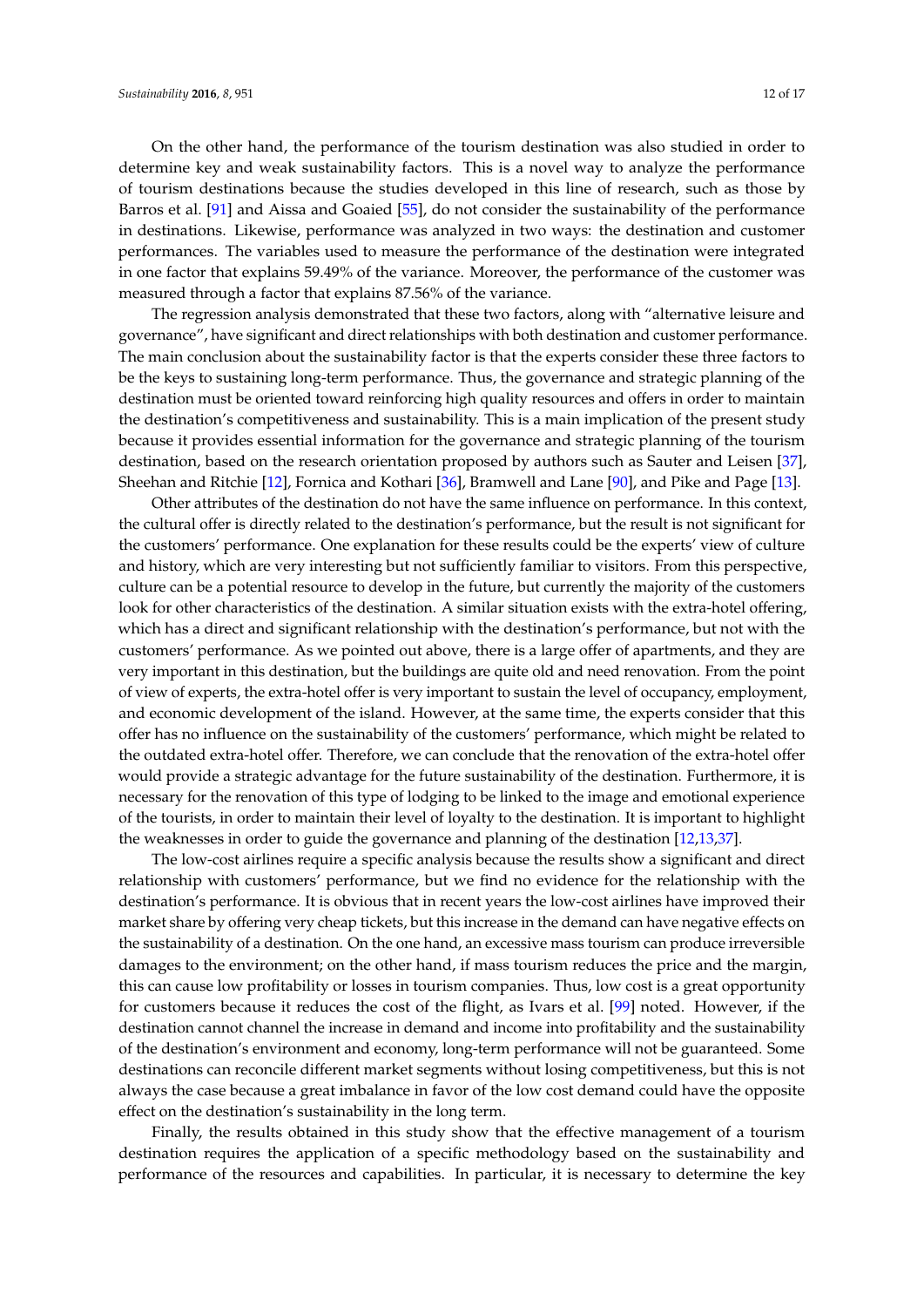and weak sustainability factors and their relationship with long-term performance. This is a new way to understand governance and strategic planning from a theoretical and practical perspective, which is the basis of the tourism destination's sustainable management. This discipline must be developed from a practical point of view, in order to guide stakeholders' decisions in tourism destinations.

### **5. Conclusions**

Sustainability and performance are key aspects in managing and maintaining the competitiveness of tourism destinations. This study identified the sustainability factors of a tourism destination characterized by the differentiation of the offer and high demand. The data were collected through surveys administered to stakeholders and experts because this method is widely used in research about tourism destinations and provides successful results. The factors obtained were related to the performance of the destination and customers by means of regression analysis. The results demonstrated that in the tourism destination studied, there are six sustainability factors that are quite similar to the destination drivers proposed by Assaf and Josiassen [\[68\]](#page-15-20). However, in this study, all of the variables used were evaluated in relation to sustainability, and the variables were assigned to factors according to the importance of the resources and capabilities of the specific destination analyzed. The first factors deal with the "key resources and supply chain", including the variables related to the most important resources and elements of the tourism supply chain that contribute to the destination's competitiveness. The second factor contained the variables of "alternative leisure and governance" because Gran Canaria is a small island where the management and planning of the space is essential to correctly allocating the resources. In this context, the leisure activities need large areas that must be defined properly in order to obtain the sustainable development of the destination. The cultural offer is another pillar of sustainability, based on the history, museums, and culture, with the peculiarity that the island's government has a great influence on cultural policy. Likewise, security is another basic factor in the destination's sustainability because Gran Canaria belongs to Europe, it has good health infrastructures, and the security is very high. This may be one of the most important competitive advantages over other destinations. Another specific characteristic of the destination analyzed is the "extra-hotel offer" factor, which includes most of the tourist beds because this destination began in the 1960s and 1970s when the main demand was for apartments. Finally, the experts considered that low-cost airlines constitute a specific factor because they have a direct effect on the destination's sustainability and performance.

The regression analysis demonstrated that the experts think there are three key sustainability factors related to the long-term performance of the destination and customers: "key resources and supply chain", "alternative leisure and governance", and "security". Nevertheless, the factors "cultural offer" and "extra-hotel offer" also have a positive impact on the sustainability of the destination's performance, but they are not significant in the customers' performance. According to the experts, the only factor that does not have a direct relationship with the destination's long-term performance is that of "low cost" airlines. By contrast, low cost obtains a significant and direct relationship with customers' performance. We can conclude that low cost can be a great opportunity for customers, but if the increase in demand and incomes are not managed in terms of the destination's environmental and economic sustainability, the future performance will not be guaranteed.

In light of the results obtained, on the one hand, the destination's governance and strategic planning must be oriented toward reinforcing high-quality resources and offers in order to maintain the destination's competitiveness and sustainability, promote culture and history, and foster the renovation of the extra-hotel offer. On the other hand, the low cost offer can be planned adequately to maintain a sustainable level of performance without producing negative effects on the natural, social, and economic environment. This study demonstrates that the sustainable factors and their relationships with performance are critical aspects in managing tourism destinations. However, this study has been tested in a mass tourism destination and, although it offers a variety of activities, there are other types of destinations with different characteristics and strategic orientations. Finally, the results obtained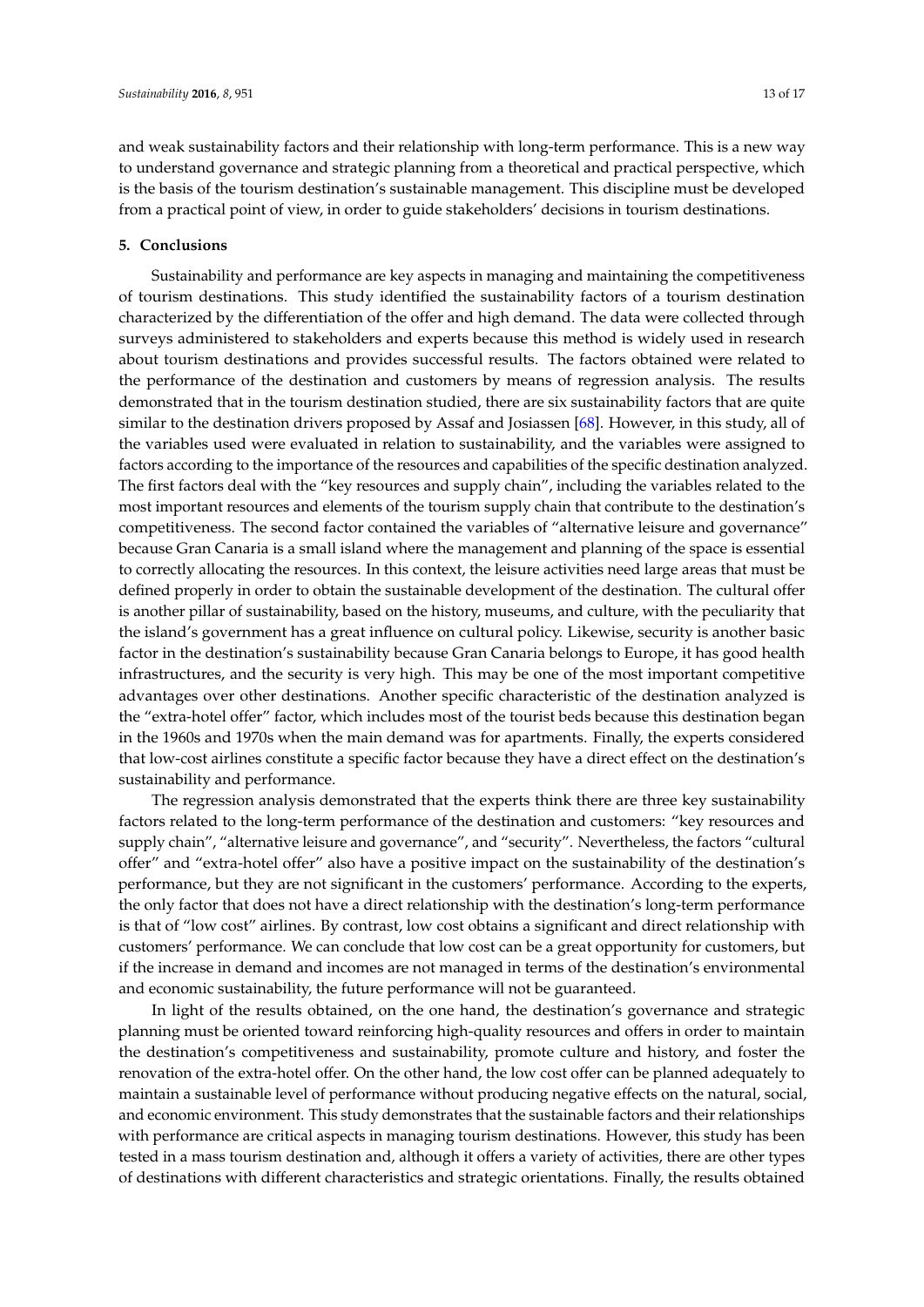confirm that the tourism destination's sustainable management can be applied using a framework based on the key and weak sustainability factors and the long-term performance of the destination and customers. Future research should use other variables, with the aim of adapting and testing the proposed methodology in other specific destinations. At the same time, the variables used to measure the types of performance could be studied, in order to validate them in other destinations and analyze whether other variables can be used in the statistical analysis. Regarding the study limitations, it is necessary to highlight that the results obtained are not generalizable because only one destination was analyzed in an exploratory way, and the sample used was not very large. Therefore, future studies should consider broader groups of stakeholders in various tourist destinations and include qualitative analysis. Another limitation of this study is that the evaluations of the sustainable factors and the performance have only been determined from the perspective of the stakeholders, and the opinions of the customers have not been analyzed. Future studies should determine the main sustainability factors and the performance based on customer evaluations, and compare the results with those obtained from the perspective of the stakeholders.

**Acknowledgments:** We appreciate the helpful comments and suggestions of academic editor Rachel Dodds and three anonymous reviewers.

**Author Contributions:** The authors have contributed equally in the research design and development, the data analysis, and the writing of the paper. The authors have read and approved the final manuscript.

**Conflicts of Interest:** The authors declare no conflicts of interest.

#### **References**

- <span id="page-13-0"></span>1. McKercher, B. A chaos approach to tourism. *Tour. Manag.* **1999**, *20*, 425–434. [\[CrossRef\]](http://dx.doi.org/10.1016/S0261-5177(99)00008-4)
- 2. Gunn, C. *Tourism Planning*, 3rd ed.; Taylor and Francis: London, UK, 1994.
- 3. Pearce, D. *Tourism Development*; Longman: New York, NY, USA, 1989.
- 4. Haugland, S.A.; Ness, H.; Gronseth, B.O.; Aarstad, J. Development of tourism destinations: An integrated multilevel perspective. *Ann. Tour. Res.* **2011**, *38*, 268–290. [\[CrossRef\]](http://dx.doi.org/10.1016/j.annals.2010.08.008)
- 5. Hu, Y.Z.; Ritchie, J.R.B. Measuring destination attractiveness: A contextual approach. *J. Travel Res.* **1993**, *32*, 25–34.
- 6. Buhalis, D. Marketing the competitive destination of the future. *Tour. Manag.* **2000**, *21*, 97–116. [\[CrossRef\]](http://dx.doi.org/10.1016/S0261-5177(99)00095-3)
- 7. Murphy, P.; Pritchard, M.; Smith, B. The destination product and its impact on traveler perceptions. *Tour. Manag.* **2000**, *21*, 43–52. [\[CrossRef\]](http://dx.doi.org/10.1016/S0261-5177(99)00080-1)
- <span id="page-13-1"></span>8. Farrell, B.H.; Twining-Ward, L. Reconceptualizing tourism. *Ann. Tour. Res.* **2004**, *31*, 274–295. [\[CrossRef\]](http://dx.doi.org/10.1016/j.annals.2003.12.002)
- <span id="page-13-2"></span>9. Hassan, S.S. Determinants of market competitiveness in an environmentally sustainable tourism industry. *J. Travel Res.* **2000**, *38*, 239–245. [\[CrossRef\]](http://dx.doi.org/10.1177/004728750003800305)
- <span id="page-13-3"></span>10. Beritelli, P.; Bieger, T.; Laesser, C. Destination governance. Using corporate governance theories as a foundation for effective destination management. *J. Travel Res.* **2007**, *46*, 96–107.
- <span id="page-13-4"></span>11. Rodríguez-Díaz, M.; Espino-Rodríguez, T.F. A model of strategic evaluation of a tourism destination based on internal and relational capabilities. *J. Travel Res.* **2008**, *46*, 368–380. [\[CrossRef\]](http://dx.doi.org/10.1177/0047287507308324)
- <span id="page-13-5"></span>12. Sheehan, L.R.; Ritchie, J.R.B. Destination stakeholders: Exploring identity and salience. *Ann. Tour. Res.* **2005**, *32*, 711–734. [\[CrossRef\]](http://dx.doi.org/10.1016/j.annals.2004.10.013)
- <span id="page-13-6"></span>13. Pike, S.; Page, S.J. Destination Marketing Organizations and destination marketing: A narrative analysis of the literature. *Tour. Manag.* **2014**, *41*, 202–227. [\[CrossRef\]](http://dx.doi.org/10.1016/j.tourman.2013.09.009)
- <span id="page-13-7"></span>14. Choi, H.C.; Sirakaya, E. Sustainability indicators for managing community tourism. *Tour. Manag.* **2006**, *27*, 1274–1289. [\[CrossRef\]](http://dx.doi.org/10.1016/j.tourman.2005.05.018)
- 15. Hall, C.M.; Lew, A.A. The geography of sustainable tourism development: Introduction. In *Sustainable Tourism: Geographical Perspectives*; Hall, C.M., Lew, A.A., Eds.; Addison Wesley Longman Ltd.: New York, NY, USA, 1998; pp. 1–24.
- 16. Hidinger, L.A. Measuring the impact of ecotourism on animal populations: A case study of Tikal National Park, Guatemala. *Yale For. Environ. Bull.* **1996**, *99*, 49–59.
- <span id="page-13-8"></span>17. Liu, Z. Sustainable tourism development: A critique. *J. Sustain. Tour.* **2010**, *11*, 459–475. [\[CrossRef\]](http://dx.doi.org/10.1080/09669580308667216)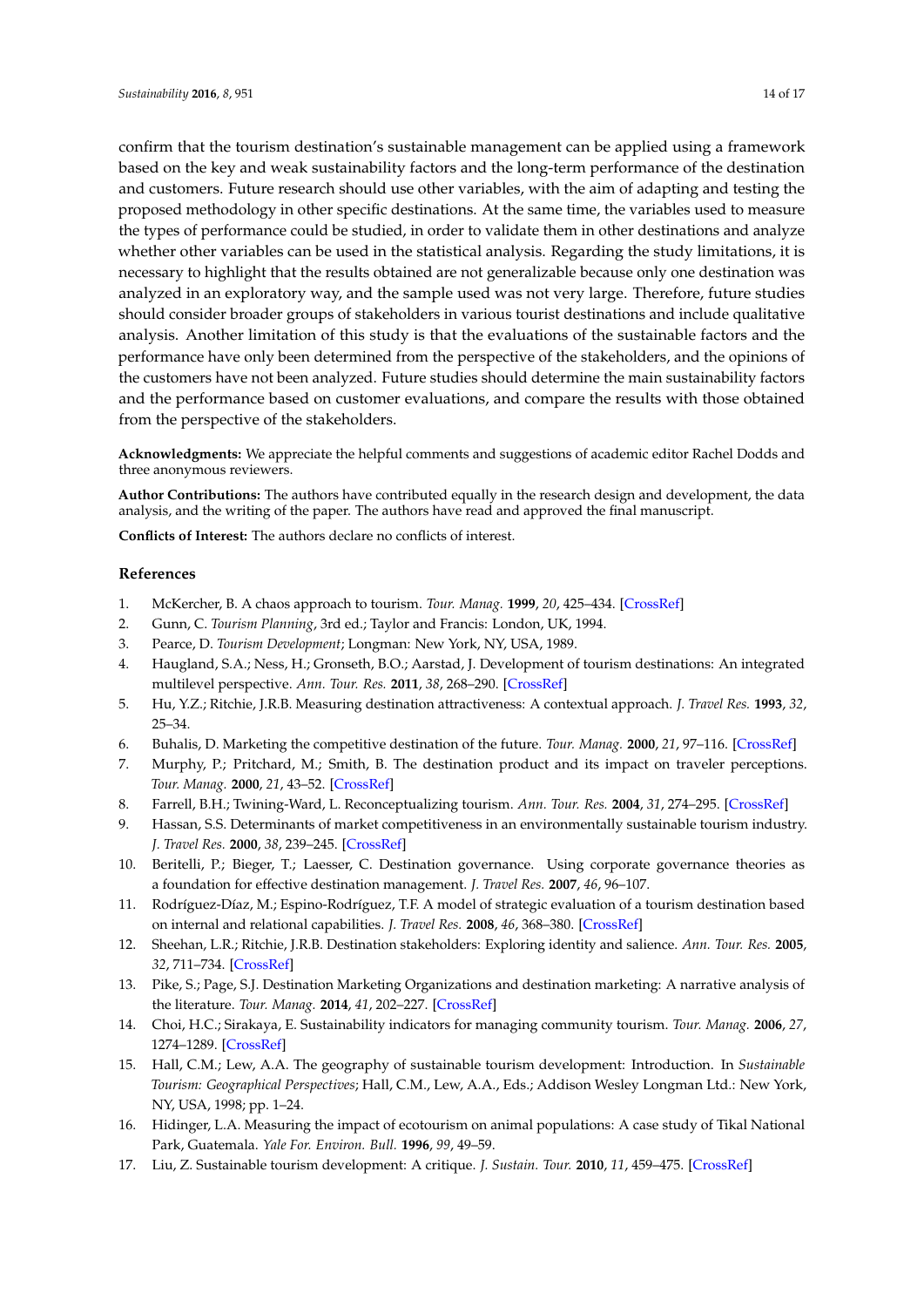- <span id="page-14-1"></span>18. Mowforth, A.; Munt, I. *Tourism and Sustainability: New Tourism in the Third World*; Routledge: London, UK, 1998.
- <span id="page-14-0"></span>19. Singh, S.C. *Impact of Tourism on Mountain Environment*; Research India Publications: Delhi, India, 1989.
- <span id="page-14-2"></span>20. Akis, S.; Peristianis, N.; Warner, J. Residents' attitudes to tourism development: The case of Cyprus. *Tour. Manag.* **1996**, *17*, 481–494. [\[CrossRef\]](http://dx.doi.org/10.1016/S0261-5177(96)00066-0)
- 21. Butler, R.W.; Boyd, S. *Tourism & National Parks*; John Wiley: Chichester, UK, 2000.
- 22. Cater, E.A. Ecotourism in the third world: Problems for sustainable tourism development. *Tour. Manag.* **1993**, *14*, 85–89. [\[CrossRef\]](http://dx.doi.org/10.1016/0261-5177(93)90040-R)
- 23. Hall, C.M.; McArthur, S. *Integrated Heritage Management: Principles & Practice*; The Stationery Office: London, UK, 1998.
- 24. Haralambopoulos, N.; Pizam, A. Perceived impacts of tourism: The case of Samos. *Ann. Tour. Res.* **1996**, *23*, 503–526. [\[CrossRef\]](http://dx.doi.org/10.1016/0160-7383(95)00075-5)
- 25. Healy, R.G. Tourism merchandise' as a means of generating local benefits from ecotourism. *J. Sustain. Tour.* **1994**, *2*, 137–151. [\[CrossRef\]](http://dx.doi.org/10.1080/09669589409510691)
- 26. Place, S.E. Ecotourism for sustainable development: Oxymoron or plausible strategy? *GeoJournal* **1995**, *35*, 161–174. [\[CrossRef\]](http://dx.doi.org/10.1007/BF00814062)
- <span id="page-14-3"></span>27. Richard, G.; Hall, D. *Tourism & Sustainable Community Development*; Routledge: New York, NY, USA, 2000.
- <span id="page-14-4"></span>28. Pavlovich, K. The evolution and transformation of a tourism destination network: The Waitomo Caves, New Zealand. *Tour. Manag.* **2003**, *24*, 203–216. [\[CrossRef\]](http://dx.doi.org/10.1016/S0261-5177(02)00056-0)
- <span id="page-14-5"></span>29. Cai, L.A.; Qui, H.; Li, G. Towards a competitive destination brand in a mass market. *Tour. Anal.* **2007**, *12*, 463–472. [\[CrossRef\]](http://dx.doi.org/10.3727/108354207783227966)
- 30. Pike, S. Destination brand positioning slogans: Towards the development of a set of accountability criteria. *Acta Turística* **2004**, *16*, 102–124.
- <span id="page-14-6"></span>31. Mazanec, J.; Wober, K.; Zins, A.H. Tourism destination competitiveness: From definition to explanation. *J. Travel Res.* **2007**, *46*, 86–95. [\[CrossRef\]](http://dx.doi.org/10.1177/0047287507302389)
- <span id="page-14-7"></span>32. Leiper, N. Why 'the tourism industry' is misleading as a generic expression: The case for the plural variation, 'tourism industries'. *Tour. Manag.* **2008**, *29*, 237–251. [\[CrossRef\]](http://dx.doi.org/10.1016/j.tourman.2007.03.015)
- <span id="page-14-8"></span>33. Go, F.; Govers, R. Integrated quality management for tourist destinations: A European perspective on achieving competitiveness. *Tour. Manag.* **2000**, *21*, 116–126. [\[CrossRef\]](http://dx.doi.org/10.1016/S0261-5177(99)00098-9)
- <span id="page-14-9"></span>34. Dwyer, L.; Kim, C. Destination competitiveness: Determinants and indicators. *Curr. Issues Tour.* **2003**, *6*, 369–414. [\[CrossRef\]](http://dx.doi.org/10.1080/13683500308667962)
- <span id="page-14-10"></span>35. Gomezelj, D.O.; Mihalic, T. Destination competitiveness: Applying different models, the case of Slovenia. *Tour. Manag.* **2008**, *29*, 294–307. [\[CrossRef\]](http://dx.doi.org/10.1016/j.tourman.2007.03.009)
- <span id="page-14-11"></span>36. Fornica, S.; Kothari, T.H. Strategic destination planning: Analyzing the future of tourism. *J. Travel Res.* **2008**, *46*, 355–367. [\[CrossRef\]](http://dx.doi.org/10.1177/0047287507312410)
- <span id="page-14-12"></span>37. Sauter, E.T.; Leisen, B. Managing stakeholders: A tourism planning model. *Ann. Tour. Res.* **1999**, *26*, 312–328. [\[CrossRef\]](http://dx.doi.org/10.1016/S0160-7383(98)00097-8)
- 38. Ritchie, J.R.B.; Crouch, G. *The Competitive Destination: A Sustainable Tourism Perspective*; CABI Publishing: Oxon, UK, 2003.
- <span id="page-14-13"></span>39. Enright, M.J.; Newton, J. Tourism destination competitiveness: A quantitative approach. *Tour. Manag.* **2004**, *25*, 777–788. [\[CrossRef\]](http://dx.doi.org/10.1016/j.tourman.2004.06.008)
- <span id="page-14-14"></span>40. The United Nations World Tourism Organization (UNWTO). *Policy and Practice for Global Tourism*; UNWTO: Madrid, Spain, 2011.
- <span id="page-14-15"></span>41. Gretzel, U.; Fesenmaier, D.R.; Fornica, S.; O'Leary, J.T. Searching for the future: Challenges faced by destination marketing organizations. *J. Travel Res.* **2006**, *45*, 116–126. [\[CrossRef\]](http://dx.doi.org/10.1177/0047287506291598)
- <span id="page-14-16"></span>42. Aas, C.; Ladkin, A.; Fletcher, J. Stakeholder collaboration and heritage management. *Ann. Tour. Res.* **2005**, *32*, 28–48.
- <span id="page-14-19"></span>43. Byrd, E.T.; Cárdenes, D.A.; Greenwood, J.B. Factors of stakeholder understanding of tourism: The case of Eastern North Carolina. *Tour. Hosp. Res.* **2008**, *8*, 192–204. [\[CrossRef\]](http://dx.doi.org/10.1057/thr.2008.21)
- <span id="page-14-17"></span>44. Bornhorst, T.; Ritchie, J.R.B.; Sheehan, L. Determinants of tourism success for DMOs & destinations: An empirical examination of stakeholders' perspectives. *Tour. Manag.* **2010**, *31*, 572–589.
- <span id="page-14-18"></span>45. International Union for the Conservation of Nature and Natural Resources (IUCN). *World Conservation Strategy*; IUCN: Gland, Switzerland, 1980.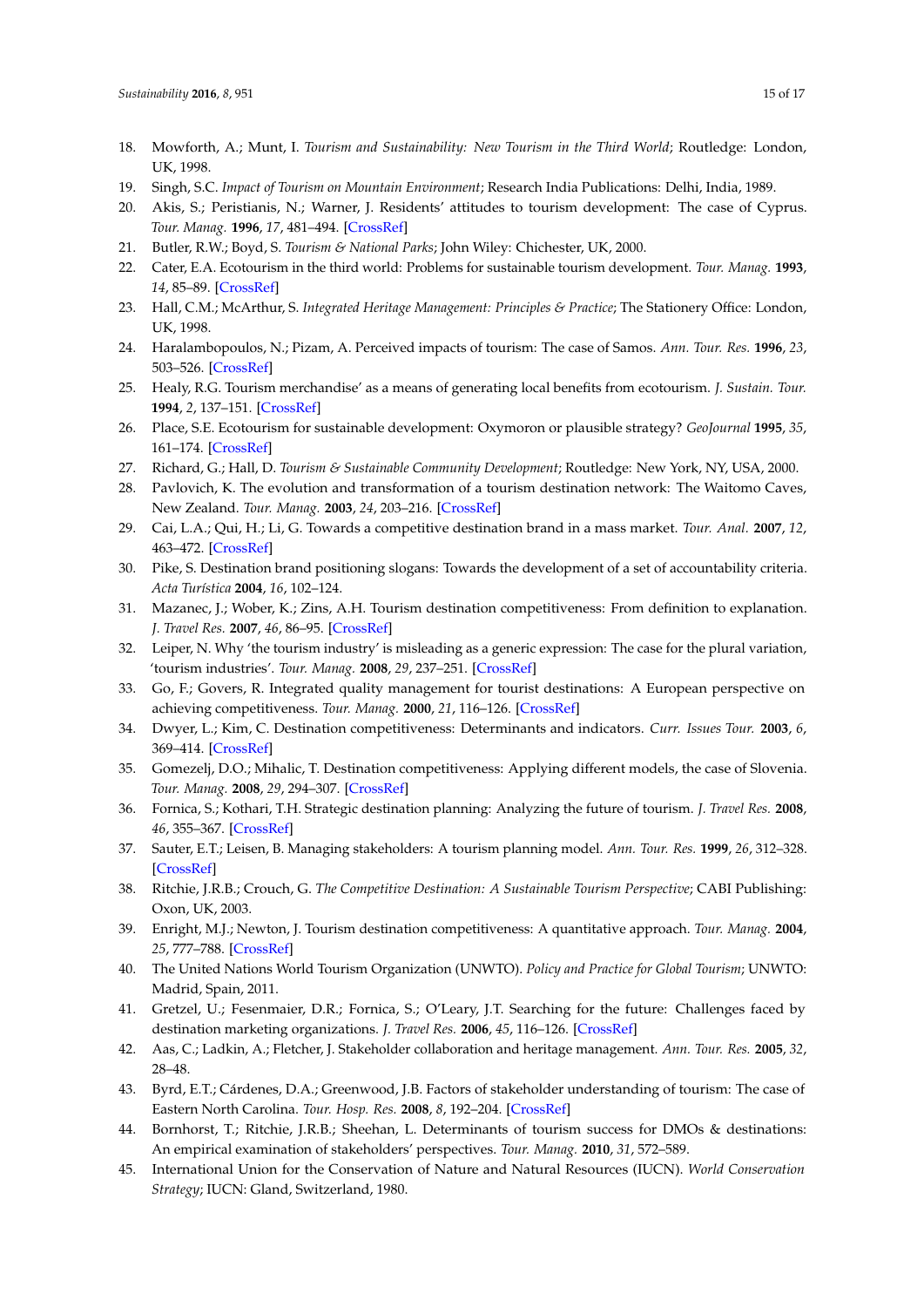- <span id="page-15-0"></span>46. World Commission on Environment and Development (WCED). *Our Common Future*; Oxford University Press: Oxford, UK, 1987; p. 43.
- <span id="page-15-1"></span>47. Butler, R.W. Sustainable tourism: A state of the art review. *Tour. Geogr.* **1999**, *1*, 7–25. [\[CrossRef\]](http://dx.doi.org/10.1080/14616689908721291)
- <span id="page-15-2"></span>48. Page, S.J.; Dowling, R.K. *Ecotourism*; Prentice-Hall: Harlow, UK, 2002.
- <span id="page-15-3"></span>49. World Trade Organization (WTO). The Concept of Sustainable Tourism. Available online: [http://www.](http://www.world-tourism.org/sustainable/concepts.htm) [world-tourism.org/sustainable/concepts.htm](http://www.world-tourism.org/sustainable/concepts.htm) (accessed on 15 December 2001).
- <span id="page-15-4"></span>50. Saarinen, J. Traditions of sustainability in tourism studies. *Ann. Tour. Res.* **2006**, *33*, 1121–1140. [\[CrossRef\]](http://dx.doi.org/10.1016/j.annals.2006.06.007)
- <span id="page-15-5"></span>51. Ko, T.G. Development of a tourism sustainability assessment procedure: A conceptual approach. *Tour. Manag.* **2005**, *26*, 431–445. [\[CrossRef\]](http://dx.doi.org/10.1016/j.tourman.2003.12.003)
- <span id="page-15-6"></span>52. Mihalic, T. Environmental management of a tourist destination: A factor of tourism competitiveness. *Tour. Manag.* **2000**, *21*, 65–78. [\[CrossRef\]](http://dx.doi.org/10.1016/S0261-5177(99)00096-5)
- <span id="page-15-7"></span>53. Soteriou, E.C.; Coccossis, H. Integrating sustainability into the strategic planning of national tourism organizations. *J. Travel Res.* **2009**, *49*, 191–205. [\[CrossRef\]](http://dx.doi.org/10.1177/0047287509336472)
- <span id="page-15-8"></span>54. Middleton, V.T.C.; Hawkins, R. *Sustainable Tourism: A Marketing Perspective*; Butterworth-Heinemann: Oxford, UK, 1998.
- <span id="page-15-9"></span>55. Aissa, S.B.; Goaied, M. Performance of tourism destinations: Evidence from Tunisia. *J. Hosp. Tour. Res.* **2014**. [\[CrossRef\]](http://dx.doi.org/10.1177/1096348014550870)
- <span id="page-15-10"></span>56. Chon, K.S. Tourism destination image modification process: Marketing implications. *Tour. Manag.* **1991**, *12*, 68–72. [\[CrossRef\]](http://dx.doi.org/10.1016/0261-5177(91)90030-W)
- 57. Baloglu, S.; Mangaloglu, M. Tourism destination images of Turkey, Egypt, Greece, and Italy as perceived by US-based tour operators and travel agents. *Tour. Manag.* **2001**, *22*, 1–9. [\[CrossRef\]](http://dx.doi.org/10.1016/S0261-5177(00)00030-3)
- <span id="page-15-11"></span>58. Govers, R.; Go, F.M.; Kumar, K. Promoting tourism destination image. *J. Travel Res.* **2007**, *46*, 15–23. [\[CrossRef\]](http://dx.doi.org/10.1177/0047287507302374)
- <span id="page-15-12"></span>59. Wöber, K.W.; Fesenmaier, D.R. A multi-criteria approach to destination benchmarking: A case study of state tourism advertising programs in the United States. *J. Travel Tour. Mark.* **2004**, *16*, 1–18. [\[CrossRef\]](http://dx.doi.org/10.1300/J073v16n02_01)
- <span id="page-15-13"></span>60. Papatheodorou, A. Exploring competitiveness in Mediterranean resorts. *Tour. Econ.* **2002**, *8*, 133–150. [\[CrossRef\]](http://dx.doi.org/10.5367/000000002101298034)
- <span id="page-15-14"></span>61. Oppermann, M. Tourism destination loyalty. *J. Travel Res.* **2000**, *39*, 78–84. [\[CrossRef\]](http://dx.doi.org/10.1177/004728750003900110)
- <span id="page-15-15"></span>62. Alegre, J.; Juaneda, C. Destination loyalty: Consumers' economic behavior. *Ann. Tour. Res.* **2006**, *33*, 684–706. [\[CrossRef\]](http://dx.doi.org/10.1016/j.annals.2006.03.014)
- <span id="page-15-16"></span>63. Fuchs, M. Strategy development in tourism destination: A DEA approach. *Pozn. Univ. Econ. Rev.* **2004**, *4*, 52–73.
- 64. Cracolici, M.F.; Nijkamp, P.; Rietveld, P. *Assessment of Tourist Competitiveness by Analyzing Destination Efficiency*; VU University Amsterdam: Amsterdam, The Netherlands, 2006.
- <span id="page-15-17"></span>65. Bosetti, V.; Cassinelli, M.; Lanza, A. *Benchmarking in Tourism Destination, Keeping in Mind the Sustainable Paradigm*; Physica-Verlag: Heidelberg, Germany, 2006.
- <span id="page-15-18"></span>66. Peypoch, N.; Solonandrasana, B. On E-attraction tourism destination: Extension and application. In *Advances in Modern Tourism Research*; Matias, A., Neto, P., Nijkamp, P., Eds.; Springer-Verlag: New York, NY, USA, 2007; pp. 293–306.
- <span id="page-15-19"></span>67. Botti, L.; Peypoch, N.; Robinot, E.; Solonadrasana, B. Tourism destination competitiveness: The French case. *Eur. J. Tour. Res.* **2009**, *2*, 5–24.
- <span id="page-15-20"></span>68. Assaf, A.G.; Josiassen, A. Identifying and ranking the determinants of tourism performance: A global investigation. *J. Travel Res.* **2012**, *51*, 388–399. [\[CrossRef\]](http://dx.doi.org/10.1177/0047287511426337)
- <span id="page-15-21"></span>69. ISTAC. Canarian Government Estadísticas Sector Servicios. Available online: [http://www.](http://www.gobiernodecanarias.org/istac/) [gobiernodecanarias.org/istac/](http://www.gobiernodecanarias.org/istac/) (accessed on 20 June 2013).
- <span id="page-15-22"></span>70. Aguiló, E.; Alegre, J.; Sard, M. The persistence of the sun and sand tourism model. *Tour. Manag.* **2005**, *26*, 219–231. [\[CrossRef\]](http://dx.doi.org/10.1016/j.tourman.2003.11.004)
- <span id="page-15-23"></span>71. Zhang, X.; Song, H.; Huang, G.Q. Tourism supply chain management: A new research agenda. *Tour. Manag.* **2009**, *30*, 345–358. [\[CrossRef\]](http://dx.doi.org/10.1016/j.tourman.2008.12.010)
- <span id="page-15-24"></span>72. Green, B.C.; Chalip, L. Sport tourism as the celebration of subculture. *Ann. Tour. Res.* **1998**, *25*, 275–291. [\[CrossRef\]](http://dx.doi.org/10.1016/S0160-7383(97)00073-X)
- 73. Hinch, T.D.; Higham, J.E.S. Sport tourism: A framework for research. *Int. J. Tour. Res.* **2001**, *3*, 45–58. [\[CrossRef\]](http://dx.doi.org/10.1002/1522-1970(200101/02)3:1<45::AID-JTR243>3.0.CO;2-A)